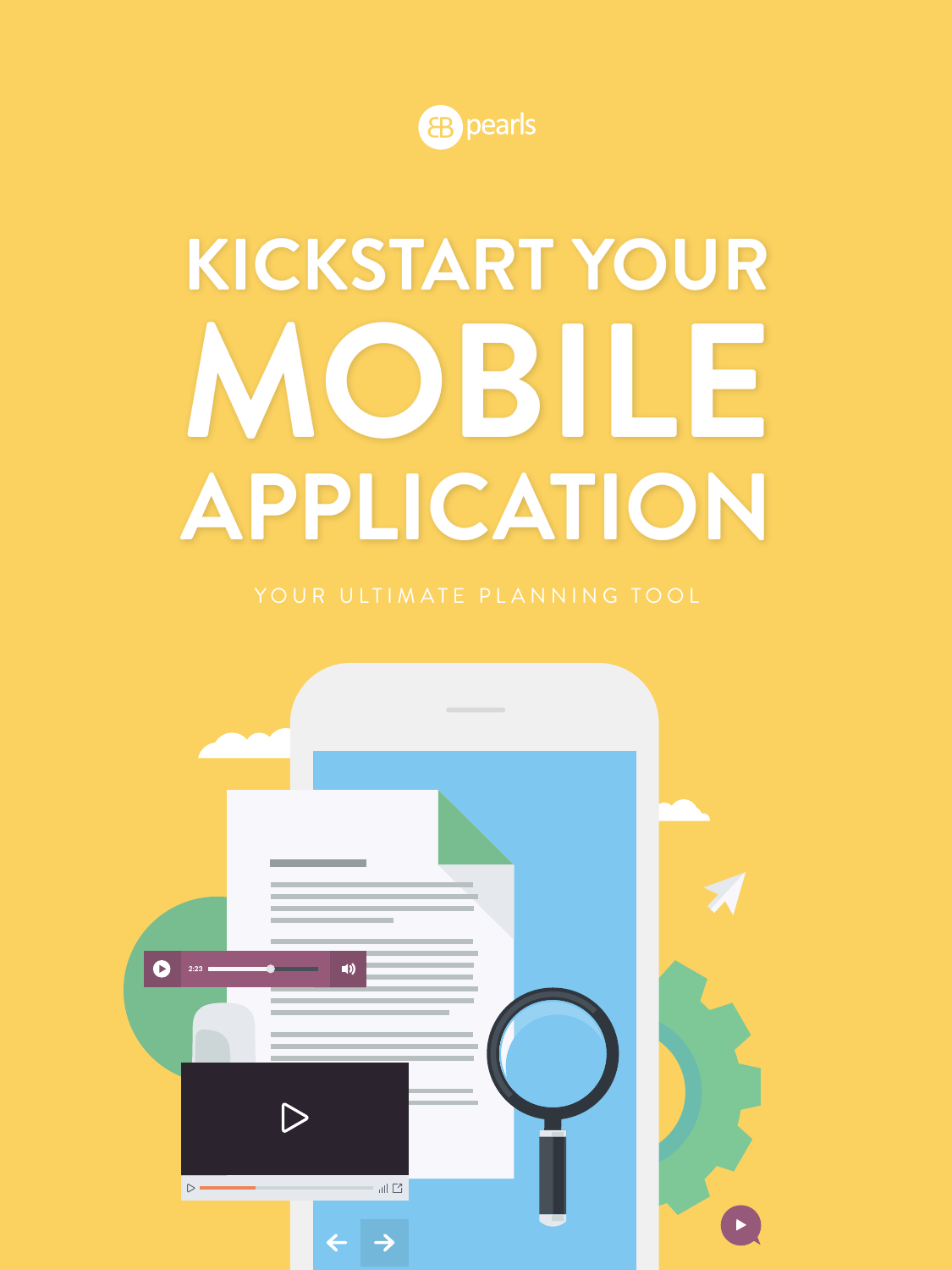### TABLE OF **CONTENT**

#### **P.03**

#### INTRODUCTION

Let's begin the app development journey. This handy guide will be your companion to help you begin the planning process for your mobile app.

#### **P.04**

#### IDEA GENERATION

Get the ideas you have in your head out on paper. Define the what, why and how of your idea and formalise it using the Lean Canvas Business Model.

#### **P.09**

#### IDEA VALIDATION

Will people actually use the app you want to build? The only way you will know is if you go out there and ask your customers directly.

#### **P.19**

#### PROTECTING YOUR IDEAS

There are legal measures you can take to keep your idea safe. Learn about copyright, trademarking, patenting and non-disclosure agreements.

#### **P.21** BUILD YOUR APP

Start working with a trusted design and development partner who can start breathing life into your great plan.

#### **P.25 CONCLUSION**

It's the start of a great journey! Once you have a concrete plan laid out, you've got the foundations for a great mobile app.

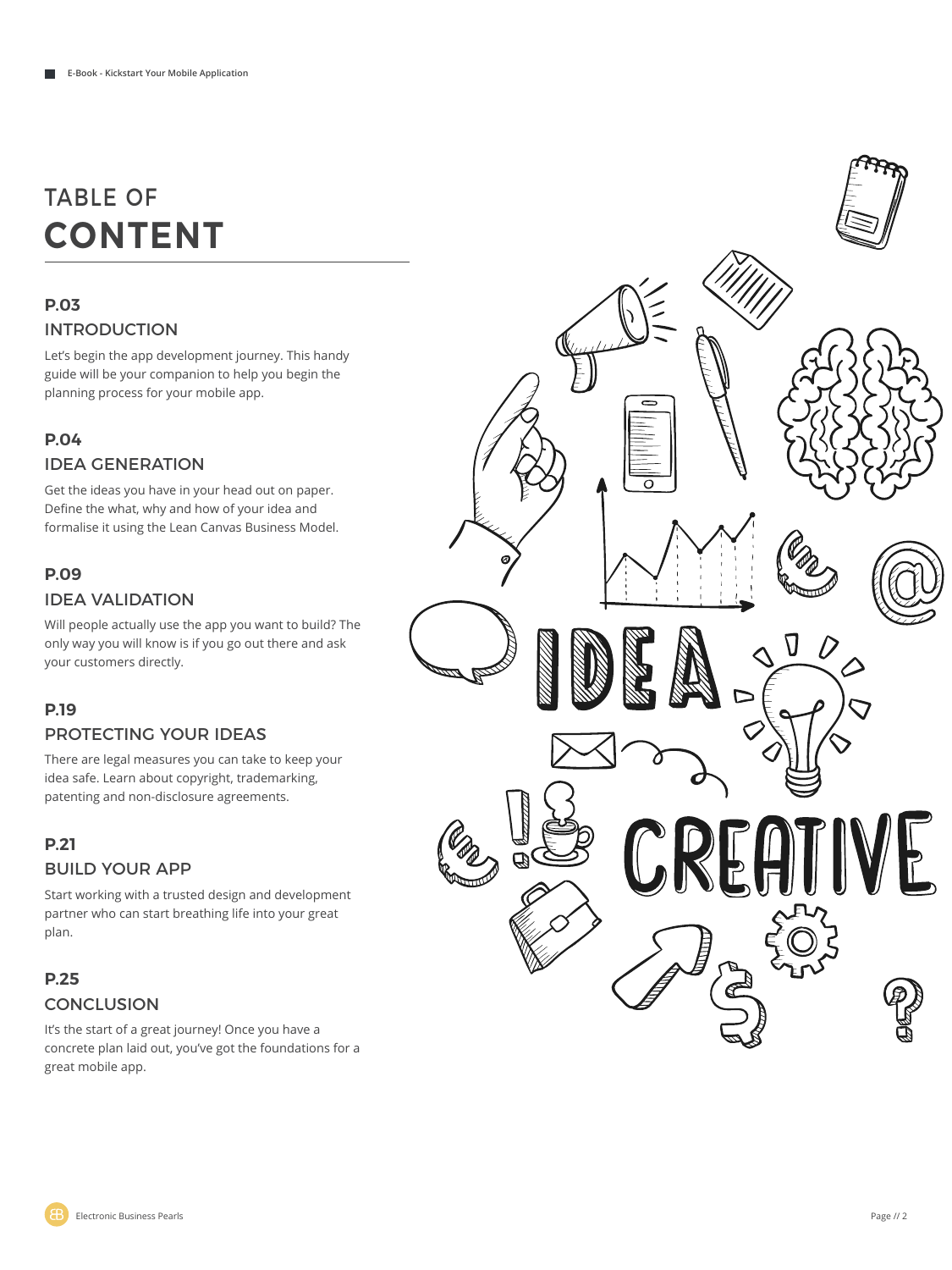# **INTRODUCTION**

Let's begin the app development journey. This handy guide will be your companion to help you begin the planning process for your mobile app.

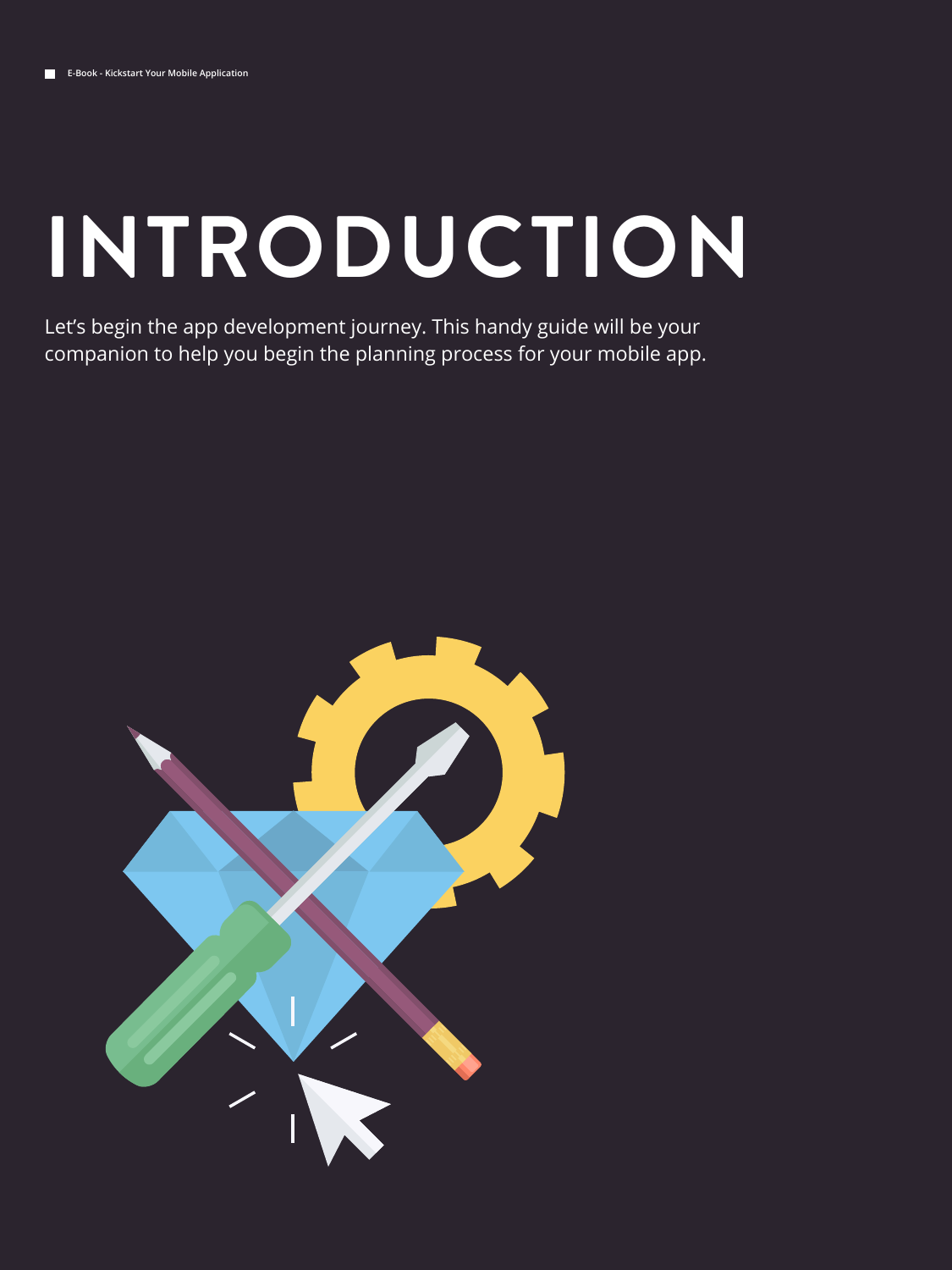The mobile app market is one of the most lucrative areas for innovators in the digital space. Disruptive innovators like yourselves are bringing their ideas to fruition every year, with the brilliant ones truly changing the landscape of their respective industries. Your idea could be next.

However, we noticed that there was no straight forward guide available for budding innovators. With no clear plan, it may be difficult to stay motivated since there will be lots of confusion and pitfalls faced. Armed with our ample experience in the mobile app development, and drawing from the experiences we've had with our clients, we thought it was time to change that!

This guide will be your companion resource throughout the entire process. We'll start from ground zero, with idea generation and progress until post-app launch success. You'll have a clear path to follow during your app development process, so you're well equipped for success in the app space.

# Always Think About the User First

It's important that from here on in, you're looking at things from a customer's point of view. Success in the mobile app market definitely means keeping the user's needs and experience front-and-centre throughout the entire process.

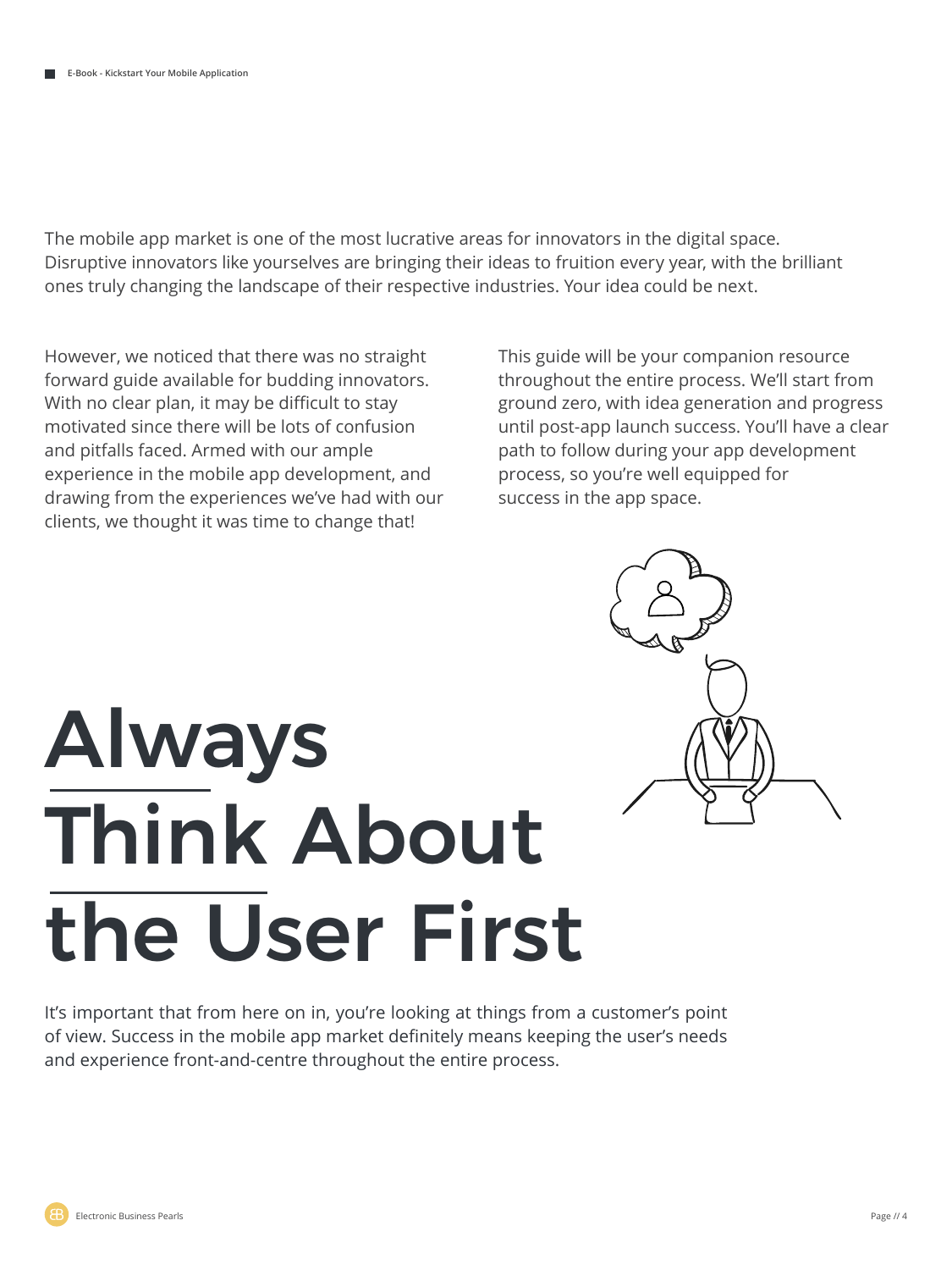# **THERE IS ONLY ONE BOSS. THE CUSTOMER.**

### **SAM WALTON**

After all, it's the customer who will be using your app, and whose life you are trying to improve. You will need to constantly ask if the choices you are making are right for the user and be always willing to take on feedback. It is an absolute must to make sure you don't get infatuated with any particular idea, since you will need to get incredibly comfortable with constant iteration.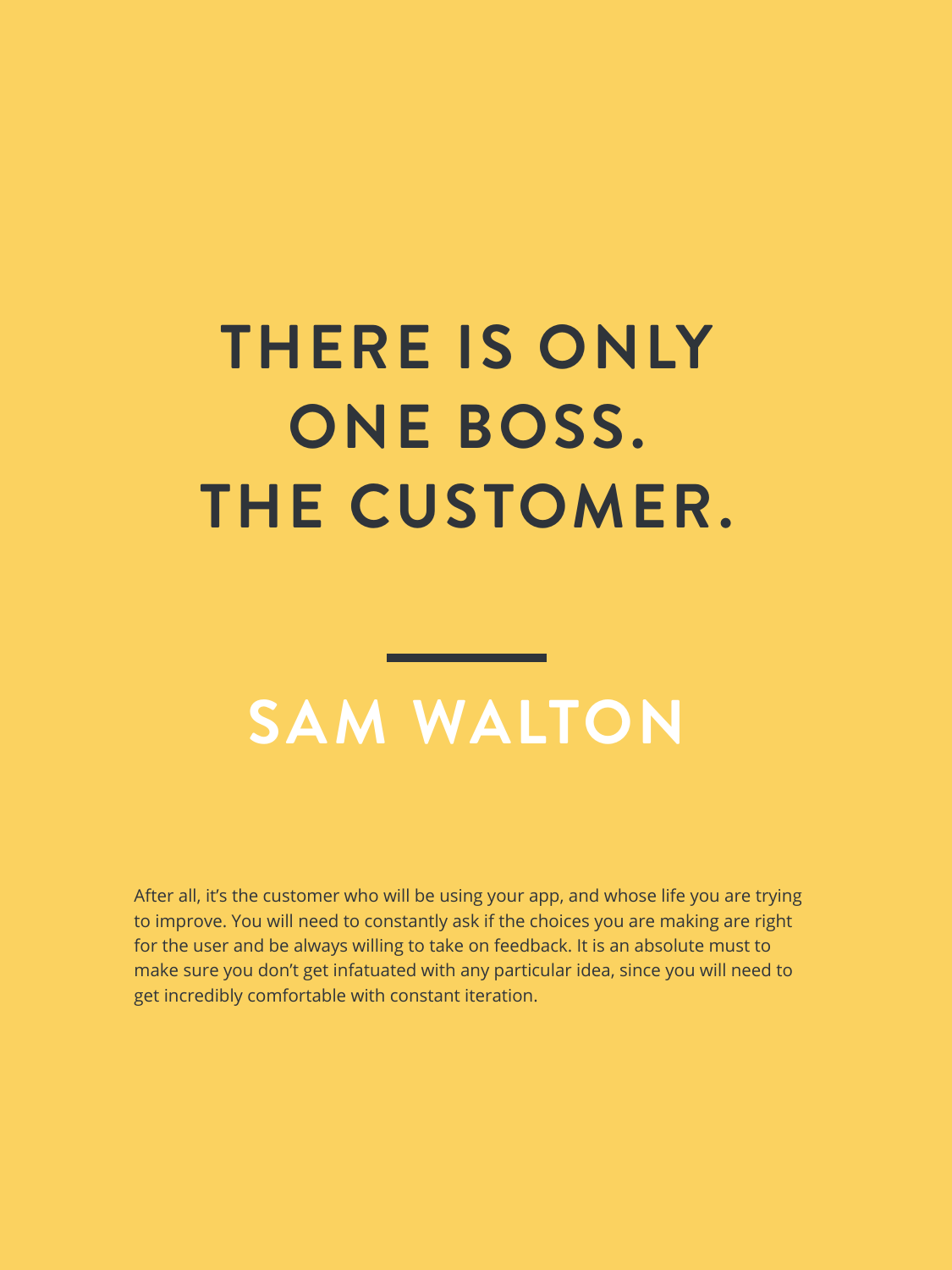# **IDEA GENERATION**

Get the ideas you have in your head out on paper. Define the what, why and how of your idea and formalise it using the Lean Canvas Business Model.

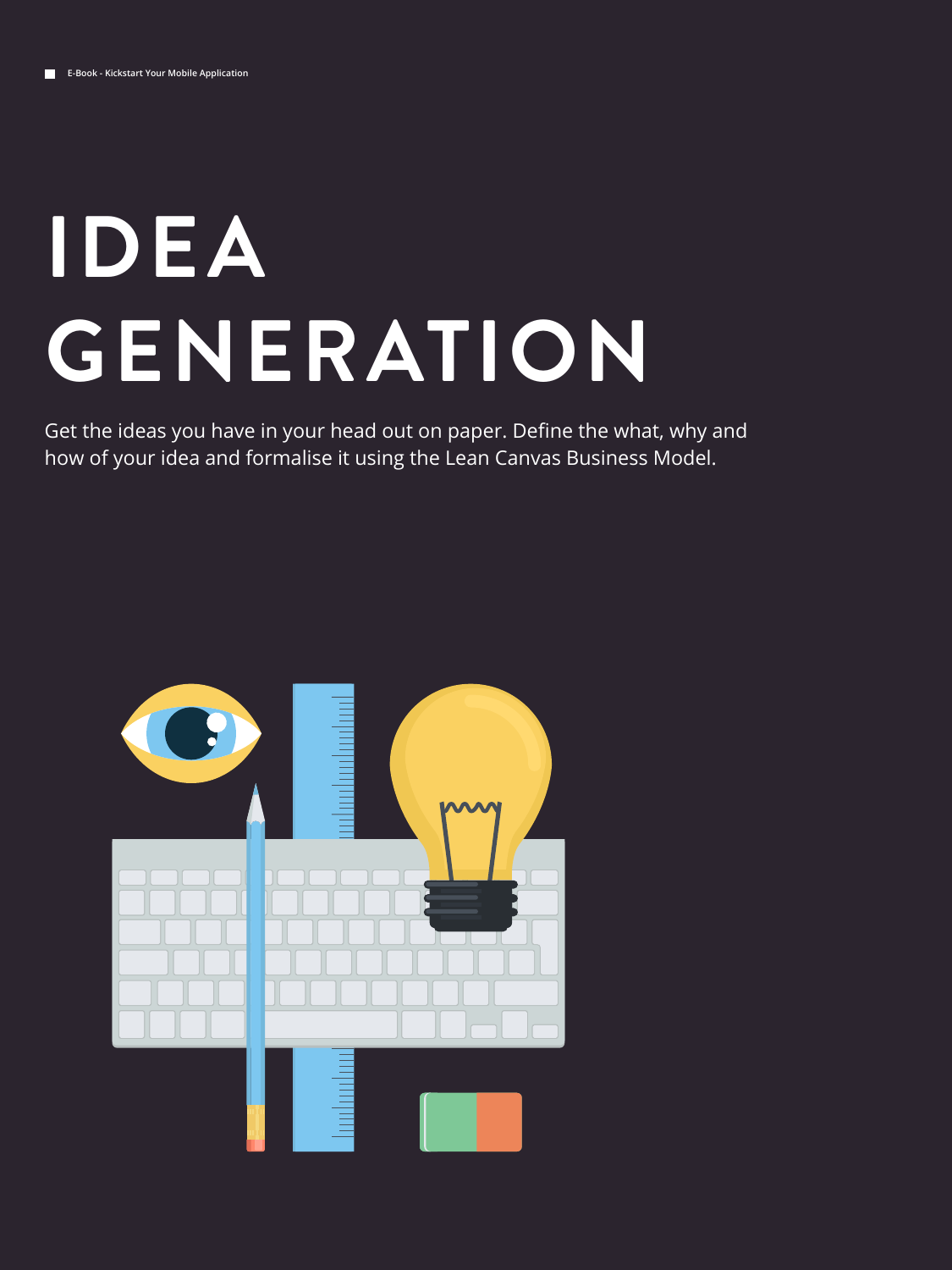## 3 Important Questions: What, How, Why

Businesses exist to offer solutions to customers' existing problems. The more pervading the problem, the more customers will flock to your app to solve that problem. Simon Sinek, bestselling author of Start With Why articulates this well. Here are the first questions you should ask are:

### 01

#### **What problem are you trying to solve?**

Commonly, you find that there are myriad of problems that you face on a daily basis and you may be able to think of ways a mobile app can be harnessed to make your life easier.

### 02

#### **How will you solve the problem?**

What is the solution are you proposing for the problem you have? How is it different to what is currently out there?



This illustration has been adapted from Simon Sinek's Golden Circle www.startwithwhy.com

### 03

#### **Why is it an important problem to solve?**

Tap into your intrinsic motivations. Why are you embarking on this project? Why is it important to solve this problem?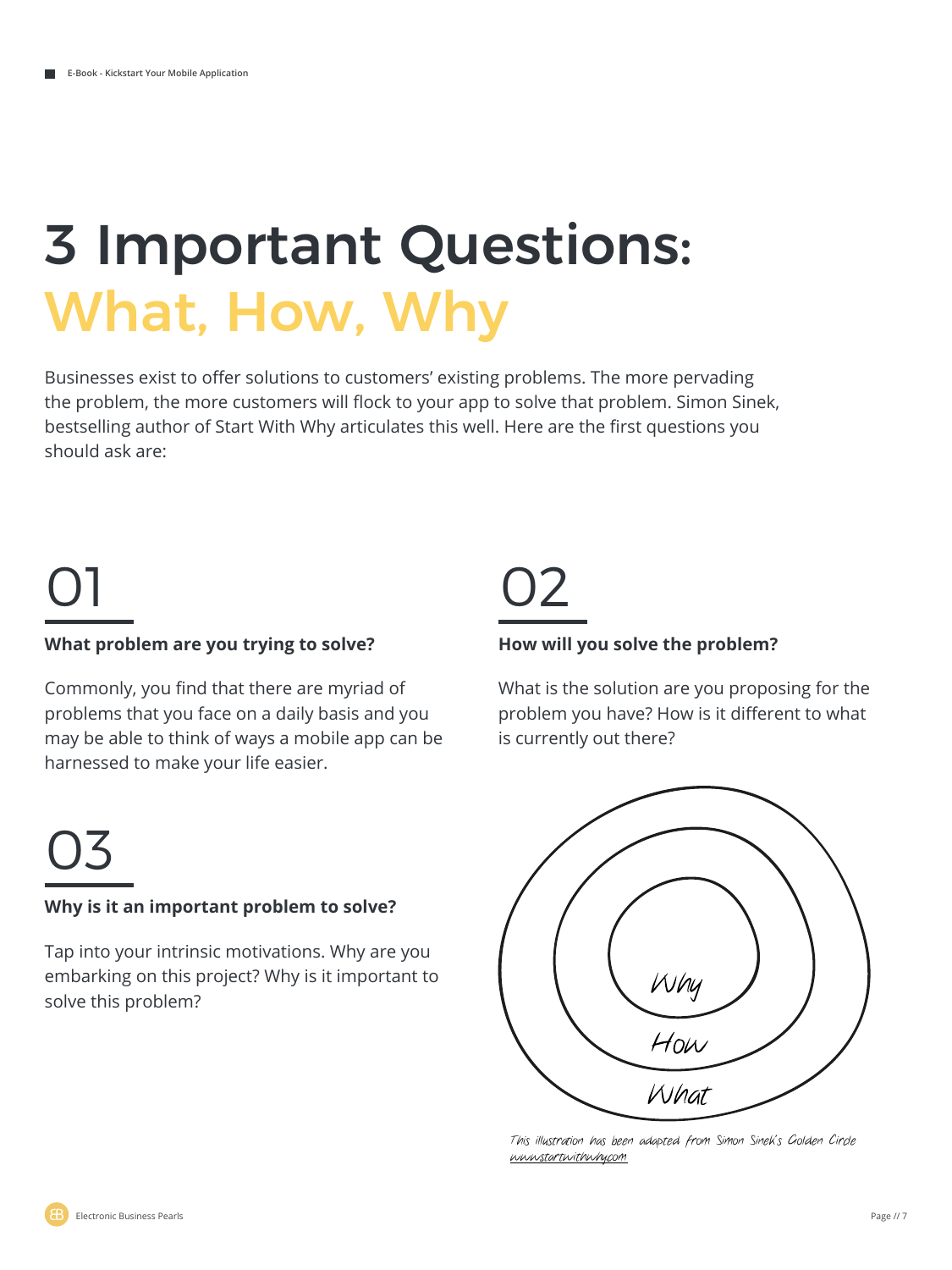### $\bigcirc$

#### **Get those ideas out of your head with brainstorming**

In order to answer these questions, brainstorming is the best way to go. Effective brainstorming is simply the dumping of all the ideas you have in your head out on paper. You may want to whiteboard, mindmap, post-it or list the ideas you have. From here, it's easy to organise and toss around ideas that come to mind. Essentially, you are clearing the haze of your mind and making room for good ideas to form.

Answering these questions is not a simple exercise, and it shouldn't be. Take a few hours of uninterrupted time to flesh out the initial ideas you may have. The most important thing to keep in mind for this process is to create a no judgement zone for your thoughts and the thoughts of others. Write down everything you can think of.





#### **Ask for Feedback**

In the idea generation phase, you may want to talk to family and friends who face the problem you are planning to solve. However, you should be focused on asking them questions surrounding what is important to them in a solution, not pitching them your idea. When talking to them, listen with a grain of salt, as their opinion may be biased towards validating your idea (you'll conduct proper market research in the next phase).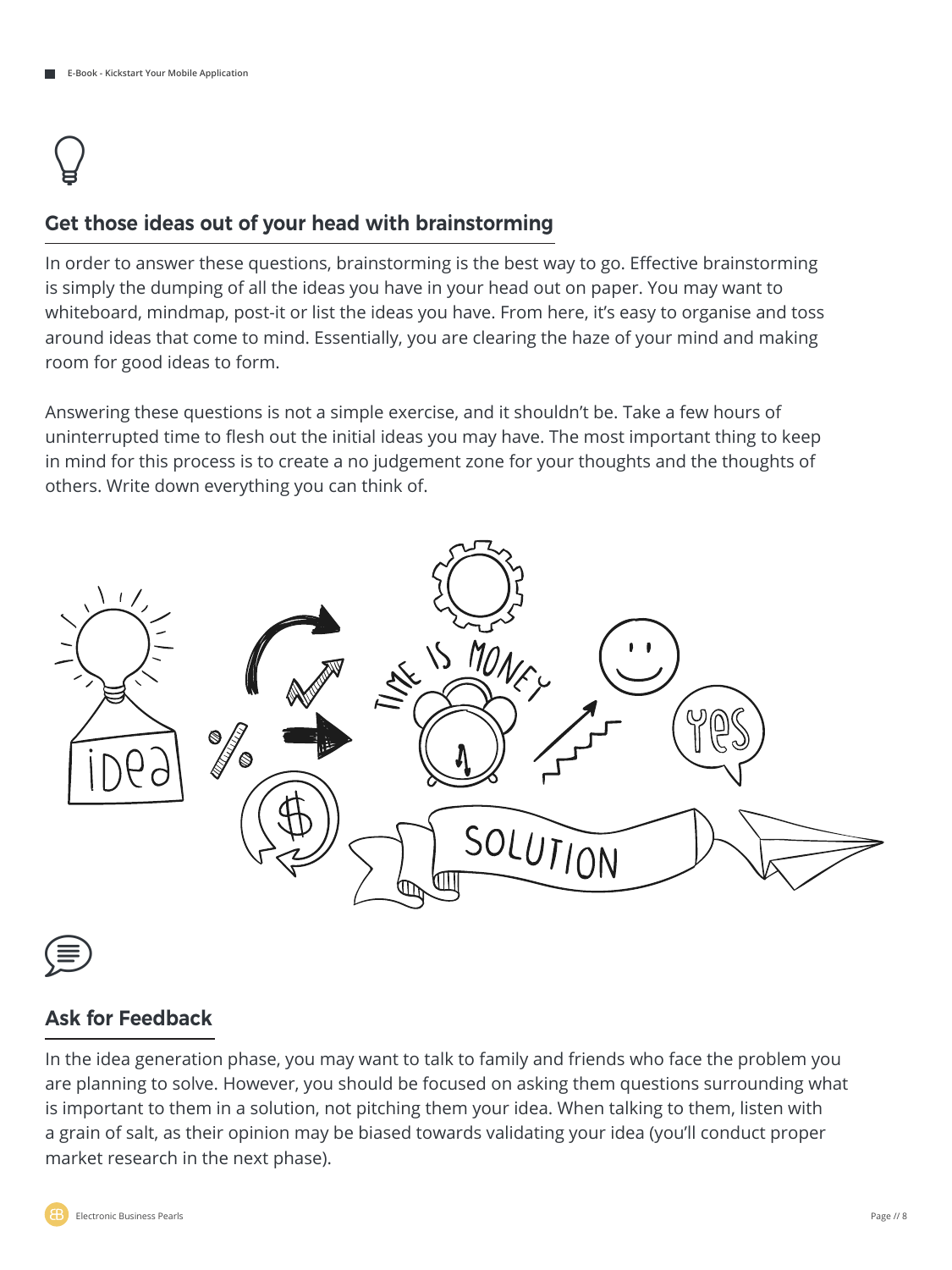#### **Formalising Your Ideas**

After brainstorming the answers to the questions above, it's time to prepare for idea validation. This involves organising your ideas and forming a coherent scaffold.

At this stage, it may be worthwhile to narrow down each of your what, how and why answers to 1-2 sentences. From these sentences, you should cut this down further to a simple sentence. It might be difficult to cut down these already short statements, but what you are trying to essentially achieve is an encapsulating sentence - the 'elevator pitch' for your business.



#### **Lean Canvas Business Model**

At this point, you will also want to start the preparation of your business plan. One scaffold that might be of interest to you is the Lean Canvas Business Model. This business model was derived by Ash Maurya and designed to be completed within 20 minutes.

| PROBLEM<br>Top 3 problems                                                                     | SOLUTION<br>Top 3 features<br>KEY METRICS<br>Key activities you<br>measure | UNIQUE<br>VALUE<br>PROPOSITION<br>Single, clear, compelling<br>message that states<br>why you are<br>different and worth<br>paying attention | UNFAIR<br>ADVANTAGE<br>Can't be easily<br>copied or bought<br>CHANNELS<br>Path to customers | CUSTOMER<br>SEGMENTS<br>Target customers |
|-----------------------------------------------------------------------------------------------|----------------------------------------------------------------------------|----------------------------------------------------------------------------------------------------------------------------------------------|---------------------------------------------------------------------------------------------|------------------------------------------|
| COST STRUCTURE<br>Customer acquisition costs,<br>distribution costs,<br>hosting, people, etc. |                                                                            |                                                                                                                                              | REVENUE STREAMS<br>Revenue Model,<br>Life Time Value,<br>Revenue,<br>Gross Margin           |                                          |

Illustration has been adapted from Ash Maurya's Lean Canvas (www.leanstack.com)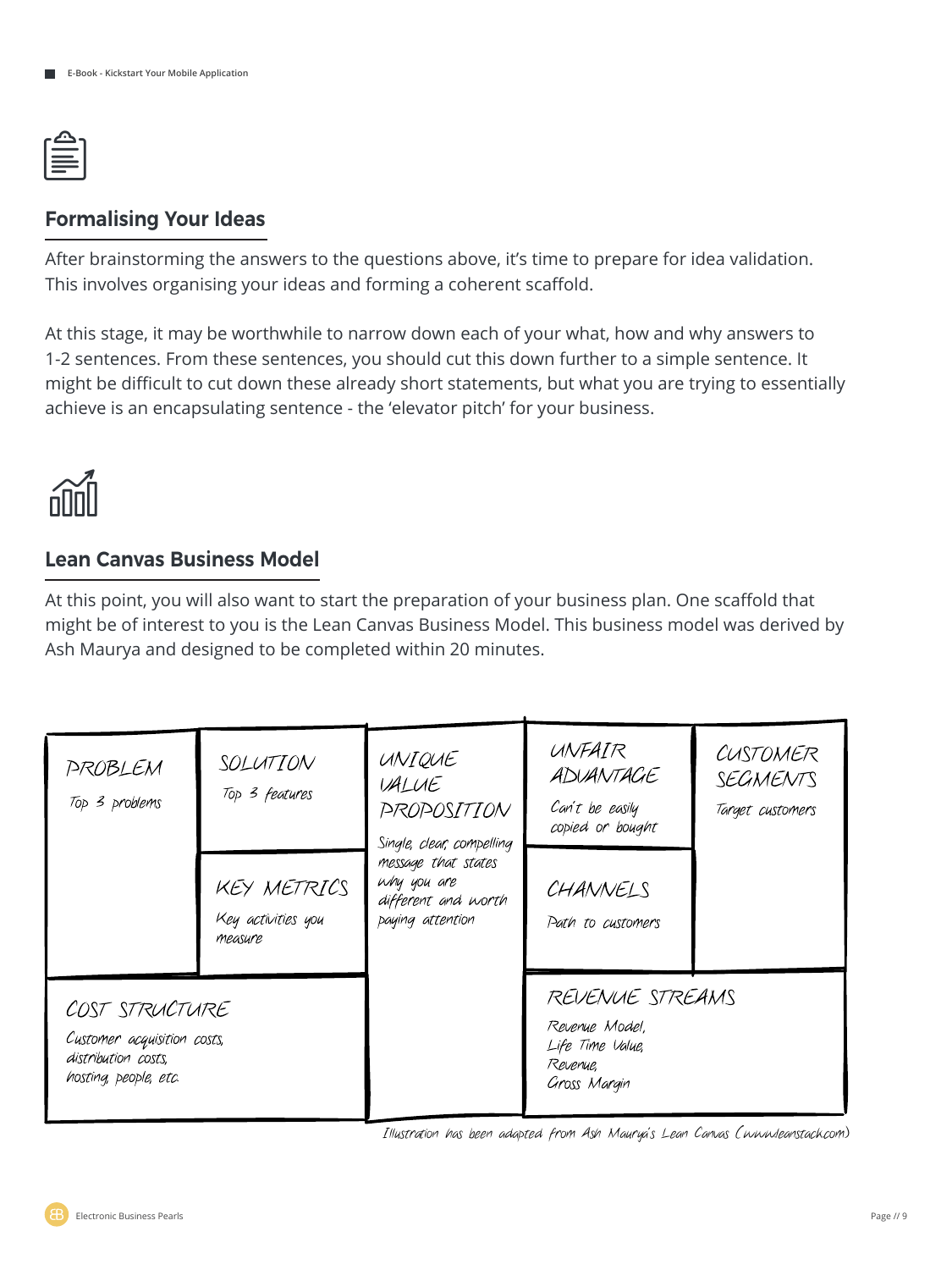#### **The canvas is very flexible in how it is filled out, but let's delve into what should be included in each section of the canvas.**

#### **Customer Segments**

Smartphone usage is universal, so you have the potential to reach an incredibly extensive audience. However, it is important to narrow down a segment of this market when you are launching.

You will be able to focus on delivering the most value to a particular group of people, who can vouch for your app to likeminded people. These are your early adopters and they are incredibly important for the growth and momentum of your app launch.

#### **"When you try to market to everyone, you end up marketing to no-one".**

#### **Problem**

You must now write down the three specific problems your customer segment faces and how these problems affect them. You should also write down how the problems are currently being "solved". What alternatives are out there that attempt to alleviate the problem? This will be helpful when you come to complete a more detailed competitor analysis.

#### **Unique Value Proposition**

How will you grab the attention of your customers? What is the solution you are offering for their problem? However, you do need to be careful about using marketing words that are overexuberant. Your unique value proposition should be specific and accurate. You are after something that is short, concise and engaging.

#### **Solution**

How do you plan to solve the problems you have identified? For each problem you have identified, outline how your idea directly mitigates the problem for your consumers.

#### **Channel**

In order to reach your audience, you need to define the channels you will use to market your app. This may be through avenues, such as organic and paid marketing. You can use this as a basis to create a more detailed plan surrounding how much effort and funds you will dedicate to nurturing each of these channels.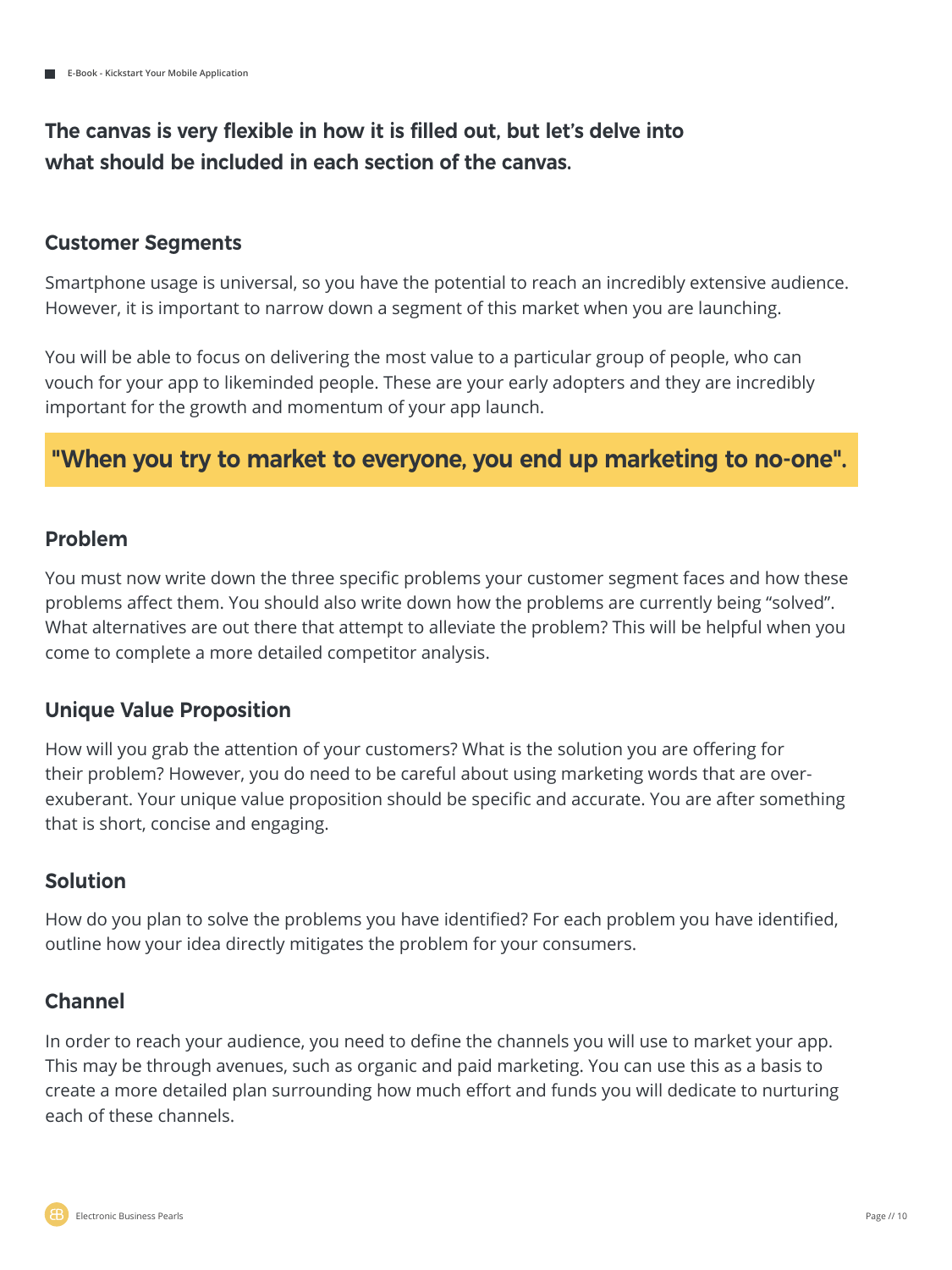#### **Revenue Streams**

If you are looking to create a profitable app, you will have to consider how you will make this money. Consider your target audience when you are filling out this section. The pricing point of your product will be a differentiating factor, drawing in different types of customers. Looking at how your competitors or alternative solutions are priced is a good indicator of how much consumers are willing to pay for a solution to their problem.

#### **Cost Structure**

In the same vein of revenue streams, you will also need to consider what costs your business will incur building this app. Consider the fixed and variable costs that you are anticipating to facilitate the design, development, launch and operation of your app.

#### **Key Metrics**

How will you measure your success? Although it is important to include quantitative measures of revenue, signups and downloads, there is also value in considering the "why" you ventured to start your app. How will you measure whether you achieve your ultimate objective?

#### **Unfair Advantage**

#### **"A real unfair advantage is one that cannot easily be copied or bought." – Jason Cohen**

This is where you you differentiate yourself from the competition. These unfair advantages may not necessarily be product related, but related to your own personal assets. For example, personal network, specialist skills in the area, etc.. Whatever you think really sets you apart belongs here.

#### **Conclusion**

Drawing this out will help you refine your ideas and you'll have an excellent foundation for the aspects you'll want to test in the idea validation phase. If you would like to dive deeper in the The Lean Canvas Business Model, you can learn more at **leanstack.com**.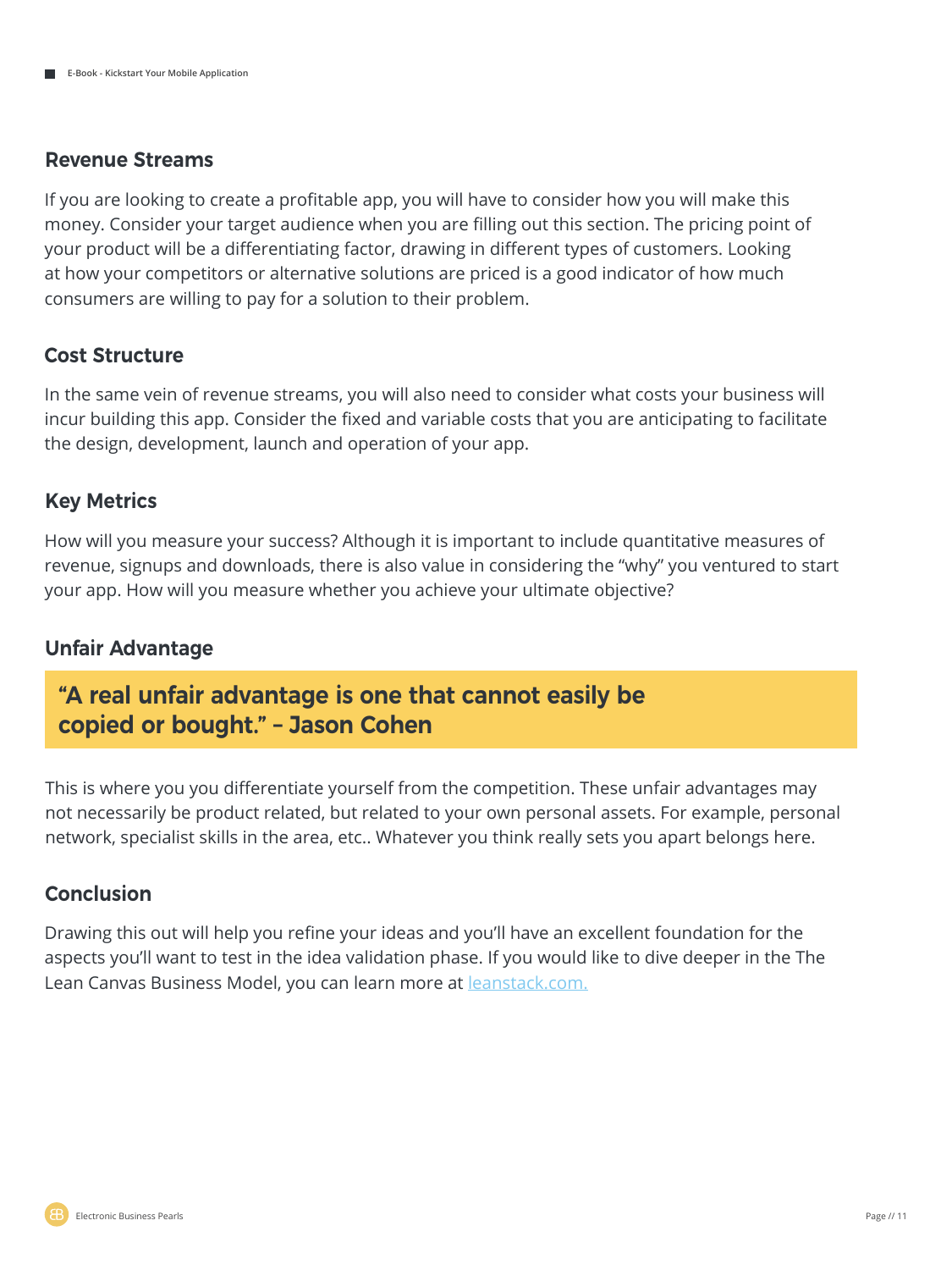# **IDEA VALIDATION**

will know is if you go out there and ask your customers directly.

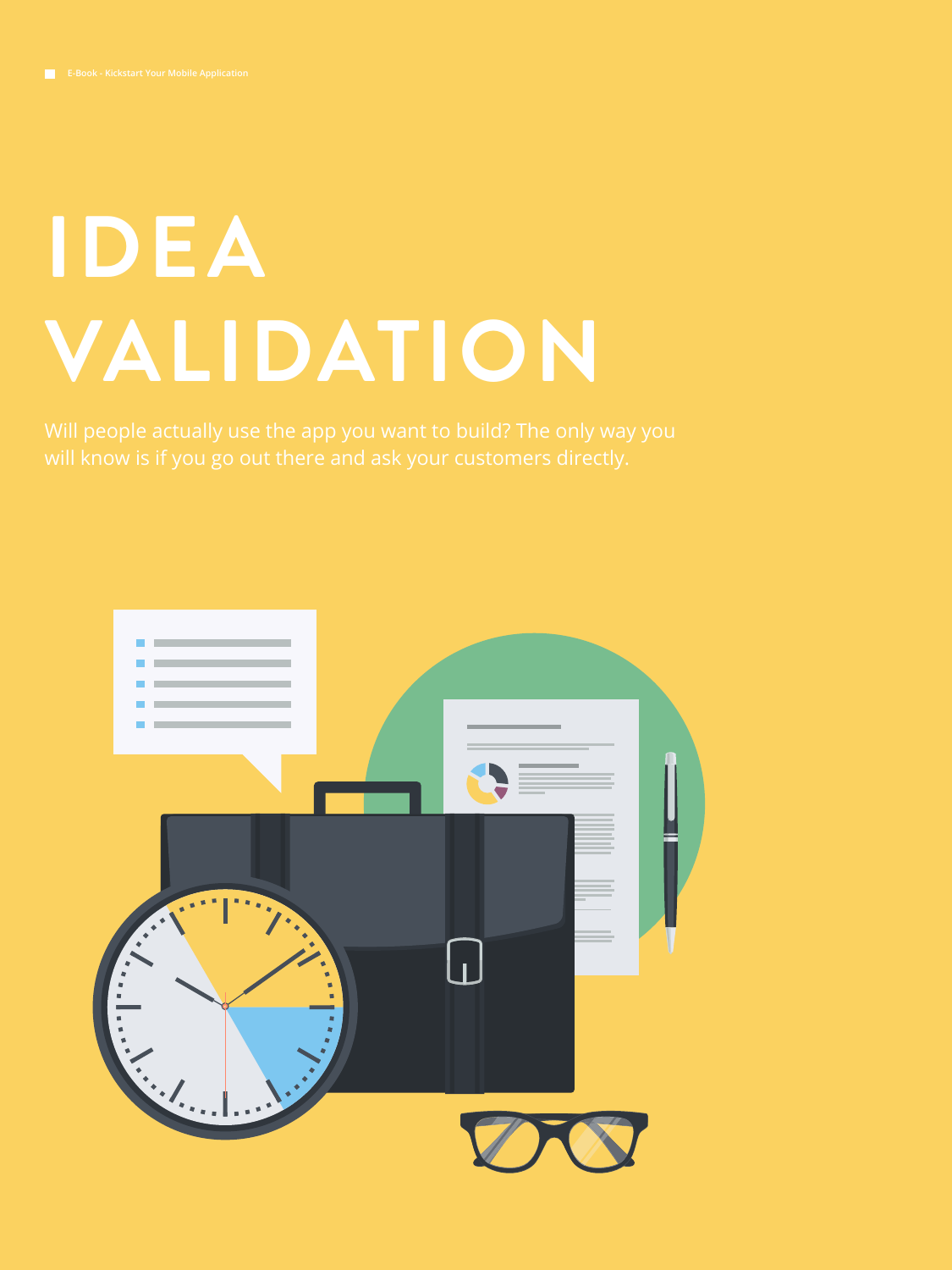## Will my idea work?

At this point, you'll have a well-defined idea that you're probably very eager to start designing and developing, but let's slow down for a second here. If you're going to be putting in a lot of time, energy and money into an idea, you're definitely going to want to make sure it will be worthwhile.

## Why do most products fail?

In order to determine if your idea is a success, we must look at the opposite side of the coin. What makes an idea bound for failure? It's the bleak reality that most apps are unable to get off the ground. In fact one-third of total apps receive engagement that lasts less than a minute (Source). But why do so many fail?

#### **It's quite simple - Your product doesn't solve consumers' problems.**

If your product isn't the right solution, your users will simply use your app once out of curiosity and then never use it again. The aim of your app should be to engage as many loyal users to the service you are offering.

At this point, your ideas surrounding the market are simply guesses. They are untested inferences about the potential of your app, but you're going to want to work from something much better than assumptions. But where do we start?



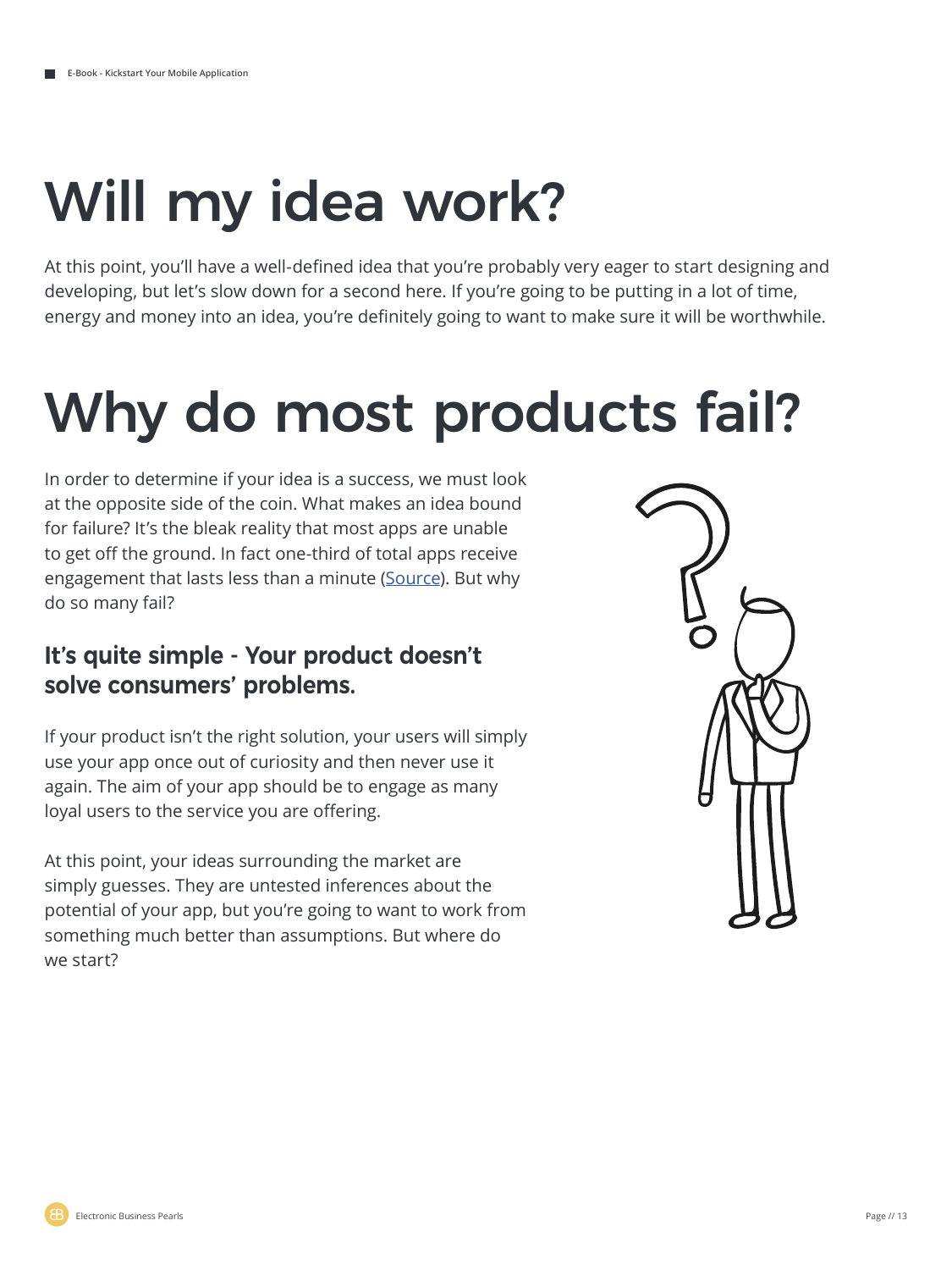## Ask your customers

The only way to turn your assumptions into certainty is to actually interview your customers. Here's where you have the opportunity to gain the most insight into your audience's needs, so that you can build the perfect product.

### **The key to getting customer insights is to make sure you think like a scientist, NOT a salesperson.**

This is much easier said than done, because you've got incredible excitement about your idea. But if you're pitching the idea to the interviewees, chances are, you'll just get nods of agreement for the sake of courtesy. This is not an accurate measure of whether your idea is the best solution to the problem you're wanting to solve.

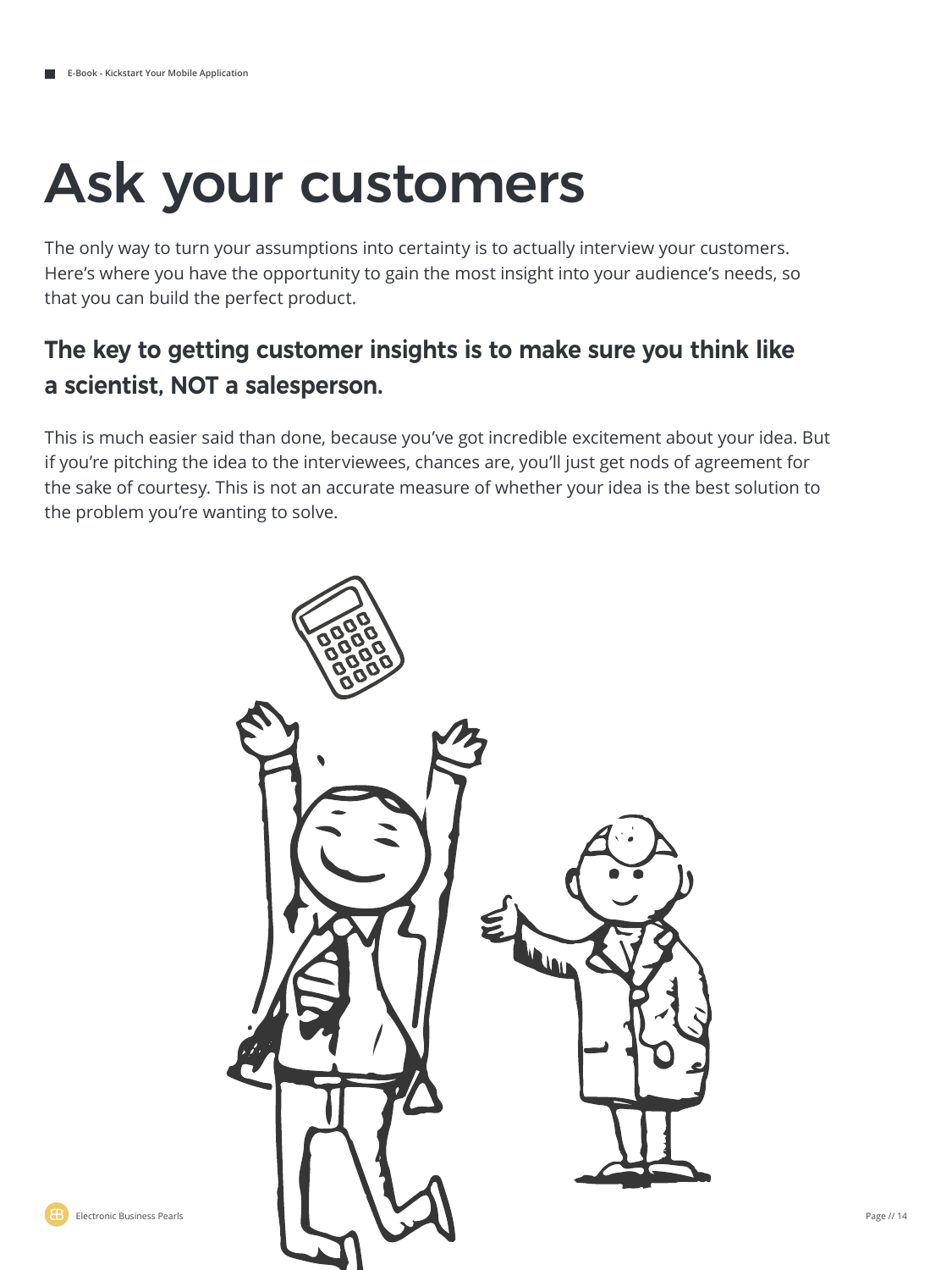## What am I looking to get out of the interviews?

You're going to start talking to a lot of people, with lots of different needs and experiences. There needs to be a way to simplify the results you get. The most effective way to do so is to develop personas.

### **Personas are 'characters' that you develop, based on your interviews, that reflect the different types of users that may use your app.**

Crafting personas offers a wealth of understanding into the customer base and your target audience. You will only be able to craft the best customer experience journey if you understand them. Personas and scenarios is the 'secret sauce' that will define your app. You'll reap bountiful benefits by taking the time to creating these characters.

#### **Empathy**

After you interview your potential user base, creating personas become the true test of how much you have understood your customers. By putting yourself in the shoes of the user, you truly keep the customer front of mind when developing your product.

#### **Focus**

It is definitely important that you narrow down on who your users are. Even if your app has the potential to appeal to everyone in the world, focussing your efforts on one target market first, means you can craft a better experience for that market, creating loyalist users. Not only will they utilise your app often, but it will create momentum, by sharing it with their like-minded friends. After you've got a market locked-down, you can then look at growing into other markets.

#### **Make better decisions**

When you make a decision, if you can't defend it with your personas' goals in mind, it's a sign you should re-evaluate your solution. At every step, the people who are using your app need to be at the forefront of your mind. Since you will develop the personas based on data and research gathered from interviews, they represent real users you can use to defend your decisions.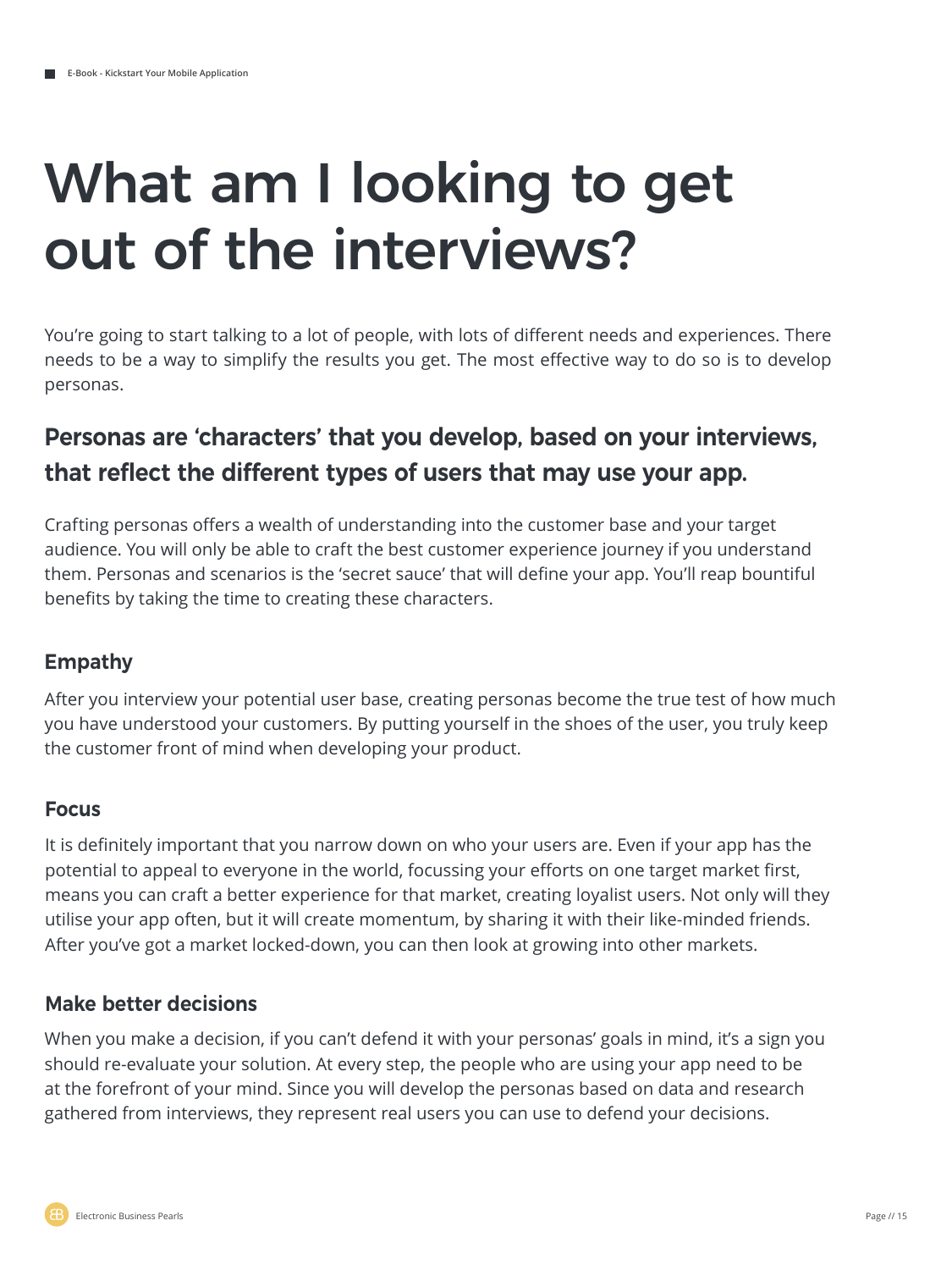# **THE MAN WHO CHASES TWO RABBITS, CATCHES NEITHER.**

**CONFUCIUS**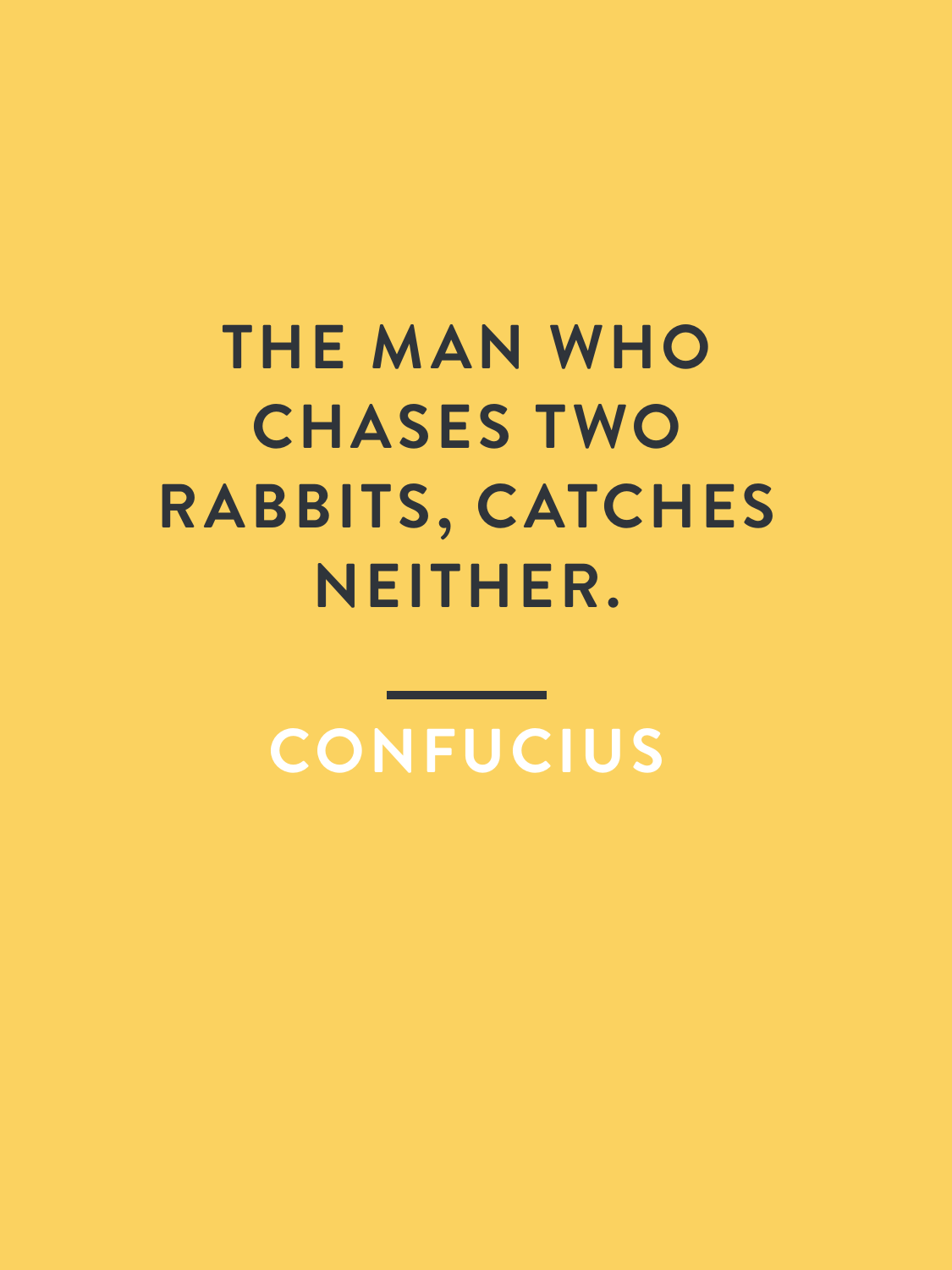## Who do I interview?

To formally start this interviewing process, you'll first have to find people to participate. Since you'll likely only have time to interview a few people, you will have to be selective with who you choose. There will be different places you can pull from to source interviewees depending on your context. Let's take a look at where you may find potential interviewees.

#### **Who to look for - if I have an existing business?**

If you're an existing business, with an existing customer base, you probably already have a lot of data about them. If you're lucky, you may have all the data you need without conducting the interviews. Even so, it would be worthwhile to talk face-to-face with these consumers so you get to know your users first-hand.

#### **Who to look for - if I'm just starting out?**

As a fresh entrepreneur, it's likely you won't have much of a user-base to work with besides the one you have envisioned using your intuition. If you haven't already, it is worthwhile to research competitors and observe their user base. You should observe the characteristics of people writing, consuming and commenting in the space you are looking to launch.

You can start with interviewing people in your network who fit the description of your target audience. Since you know these people, it's a very comfortable place to start the idea validation stage.

If you can't find anyone in your network who fit the mould, use the internet as your network. Look for people who engage with content that aligns with your idea. Reaching out to them might sound daunting, but if you've got a solution to a problem they want to solve, they will usually be very forthcoming to assist.

You may wish to conduct the interview:

- In person (over a quick coffee is always nice)
- Over video call
- Through a survey

**Tip:** SurveyMonkey is a great questionnaire tool, check it out here.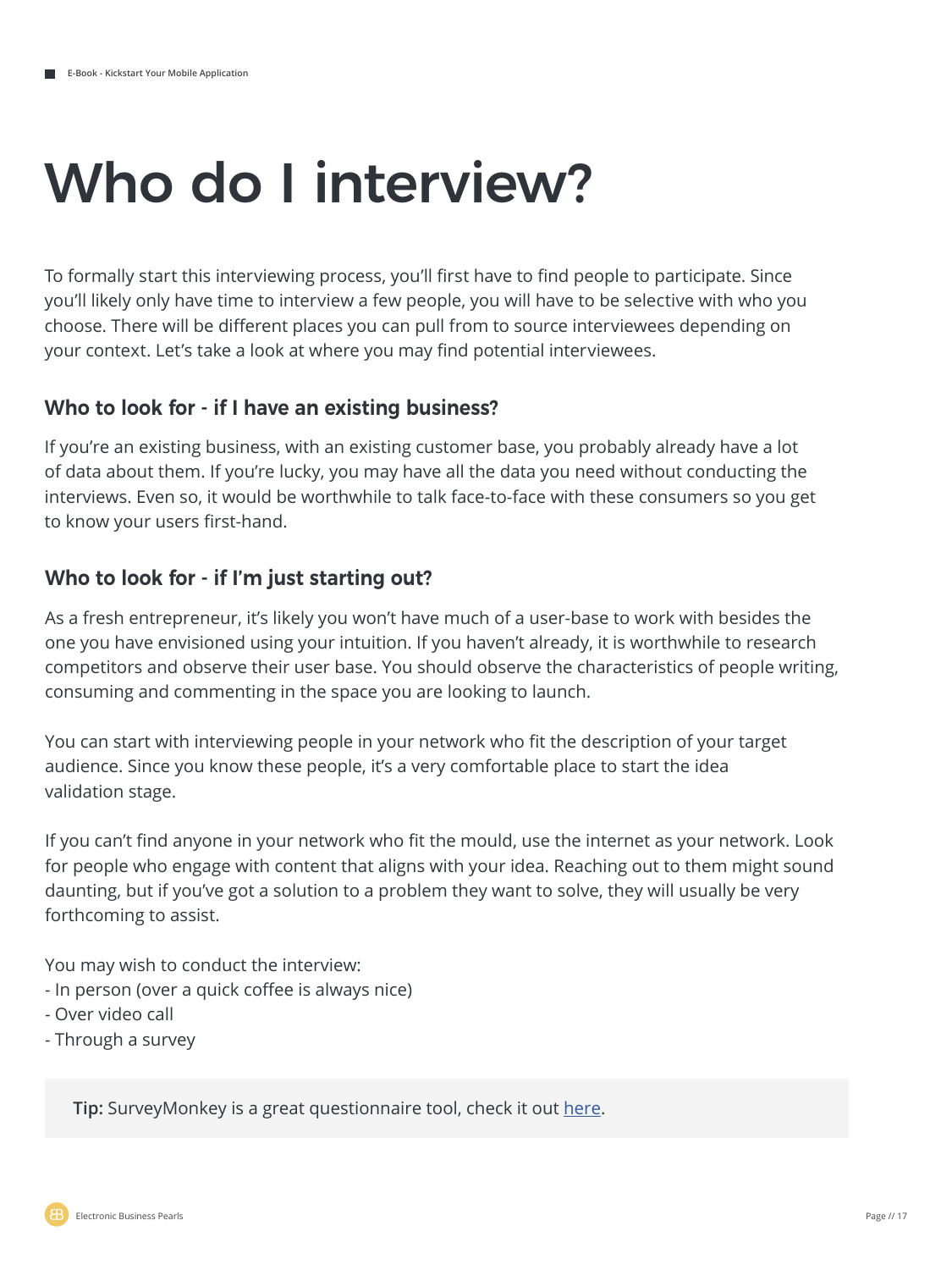### What do I ask?

Like a scientist, it's time to test your hypothesis. In order to do so, you will need to prepare questions to guide the interviews you conduct. During this preparation, it is good to keep in mind the following:

#### **Keep questions open-ended**

Since your research is qualitative, your questions should remain as open-ended as possible. Not only will this ensure you receive a breadth of responses, but you will have more opportunity during the interview to ask additional questions, and direct the interview depending on their responses. It is important to always keep away from tangents, and most importantly stop yourself from asking specific feedback regarding your idea. Below are some questions to get you started.



All these questions centre on the interest of the user. You're drilling down on the problem that the user is facing and gauging how to best solve the problem they are facing through your mobile app solution.

#### **Encourage storytelling**

The most valuable insight you can receive from doing this exercise is the development of empathy with your users. The most effective way to put yourself in their shoes is by listening to real-life experiences. Let your interviewees talk about their experiences. You will be able to observe emotional responses from these recounts and then pinpoint particular problems you should focus on during the development of your app.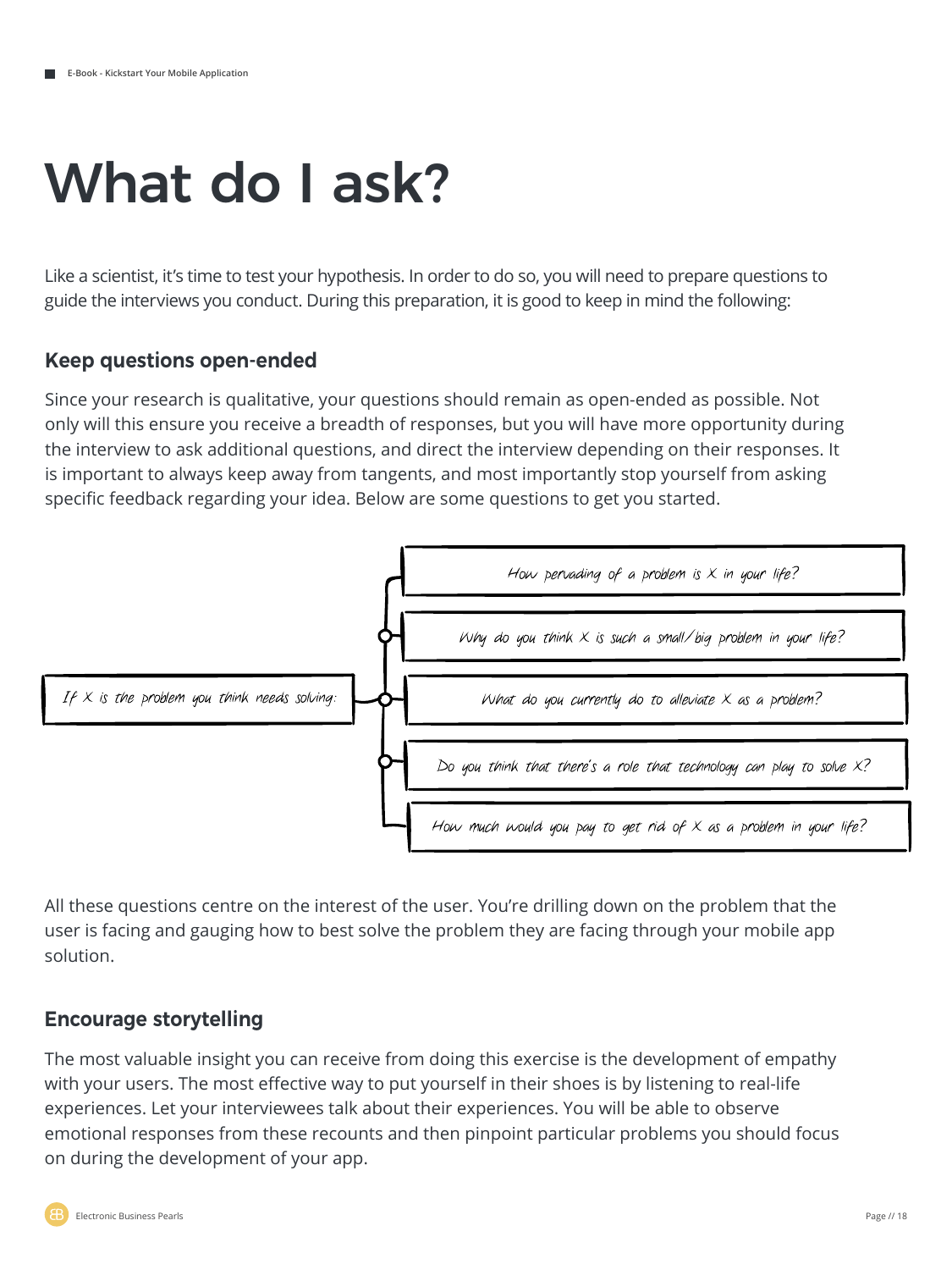## What do I do after interviews?



To ensure that you are getting the most from your interview analysis, you must be conscious of confirmation bias.

#### **Confirmation bias is your natural inclination to look for evidence that validates your pre-conceived beliefs and perceptions.**

Again, keeping a scientist-like point of view will subside the influence of confirmation bias. An evenhanded consideration of all evidence will only improve your product, so let's see how we can go about doing so.

#### **Find Patterns to Narrow Down Personas**

After collecting the data, you will need to start organising it in a way that makes sense. Qualitative data is harder to analyse compared to quantitative data, but the principle is still the same - find patterns and cluster similarities.

As you comb through the results, you are bound to notice that similar experiences have been recounted. Mark these similarities as you analyse, and eventually you'll find that there are interviewees whose correlation is greater than others. Cluster these interviewees together as "one character", and you've got yourself a persona. We will need to a do a little work on these to formalise your personas, which we will cover in the next section.

On the off-chance that you have not been able to find any meaningful connections between interviewees, there is a possibility that you either have too broad of a target market or have not collected enough data. This is not to say you need to go back to square one since it is completely dependent on your own situation.

If you feel like your results are representative enough of the user base, you may want to proceed. However, you must be certain that you have narrowed down your customer segment since the investment forward is hefty and your audience is your number one focus.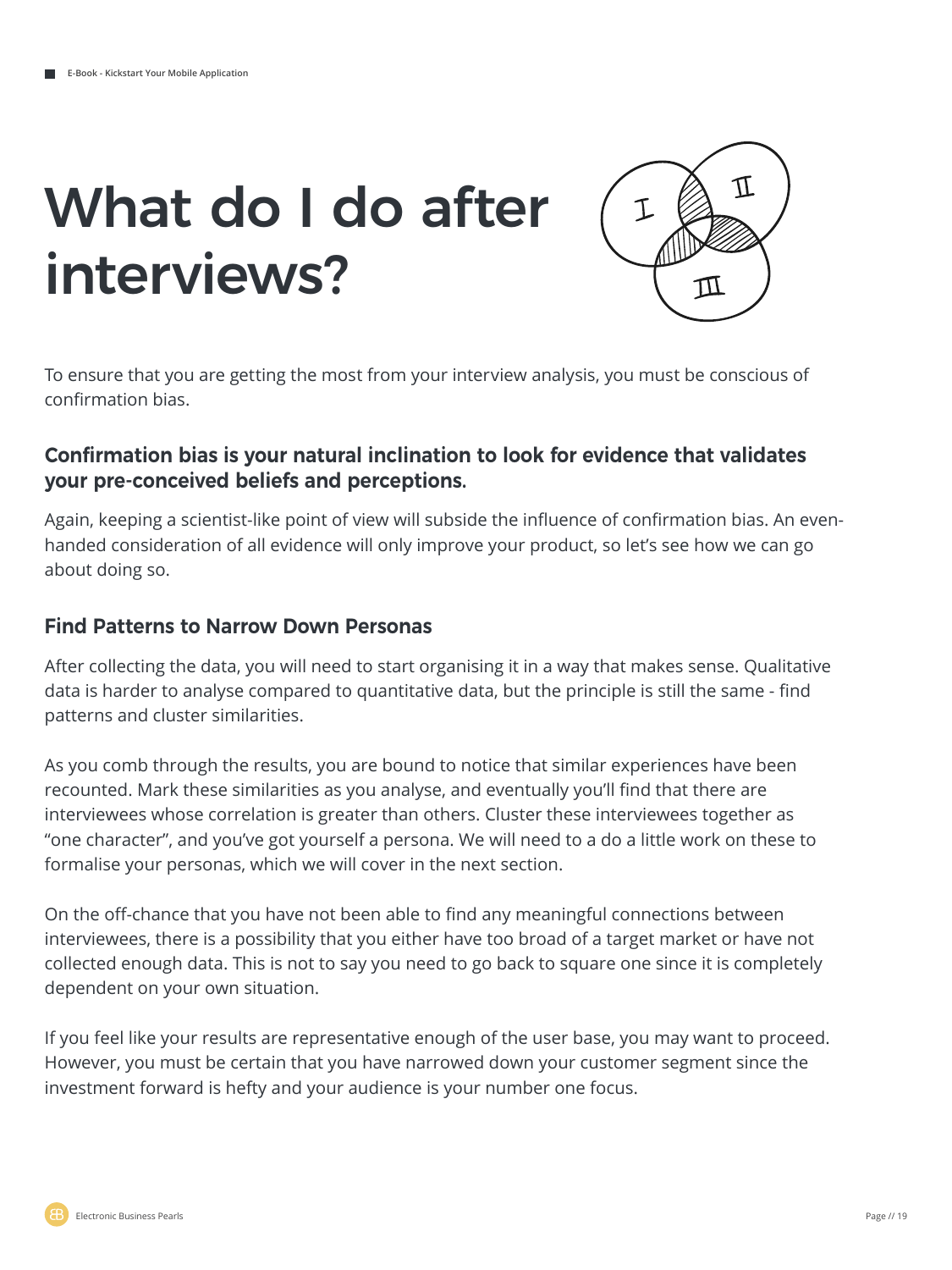#### **Characterising Personas**

Now that you have clustered the similar traits, here's where you put your empathy to the test. Characterising your interviewees involves creating an imaginary user who encapsulates a segment of your target audience.

In order to solidify these characters, you should develop a persona report that can act as a reference. You will need to be very specific with the details and you can find a whole bunch of templates on the internet that can be filled out.

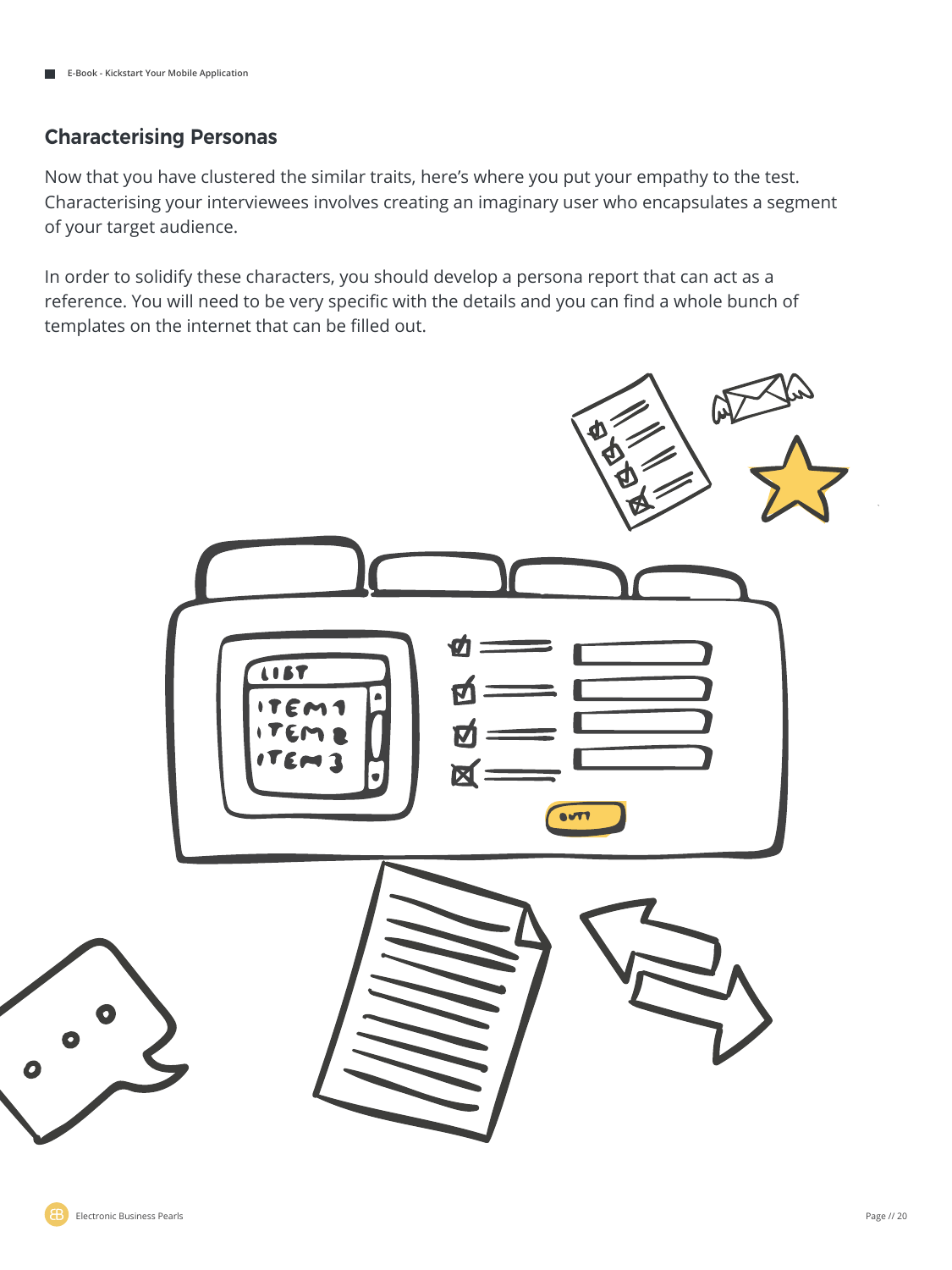### Do you have a good product?

Here's where you can finally take a look back at your initial ideas and see how you can improve it to craft a better experience for users. It is time to ask:

#### **Does your product actually solve customers' problem?**

Take a look at the personas you have crafted and ask:

#### **Have I identified the right problem?**



**Does my solution directly alleviate the problem?**

If this exercise has challenged your preconceptions, it's definitely a good thing. It's likely that your solution is not the perfect one for your users' problem, but knowing this early means that you'll be able to iterate on your first concepts to build the best app possible, without the huge time investment.

#### **66% of successful startups, drastically change their first plan. Source**

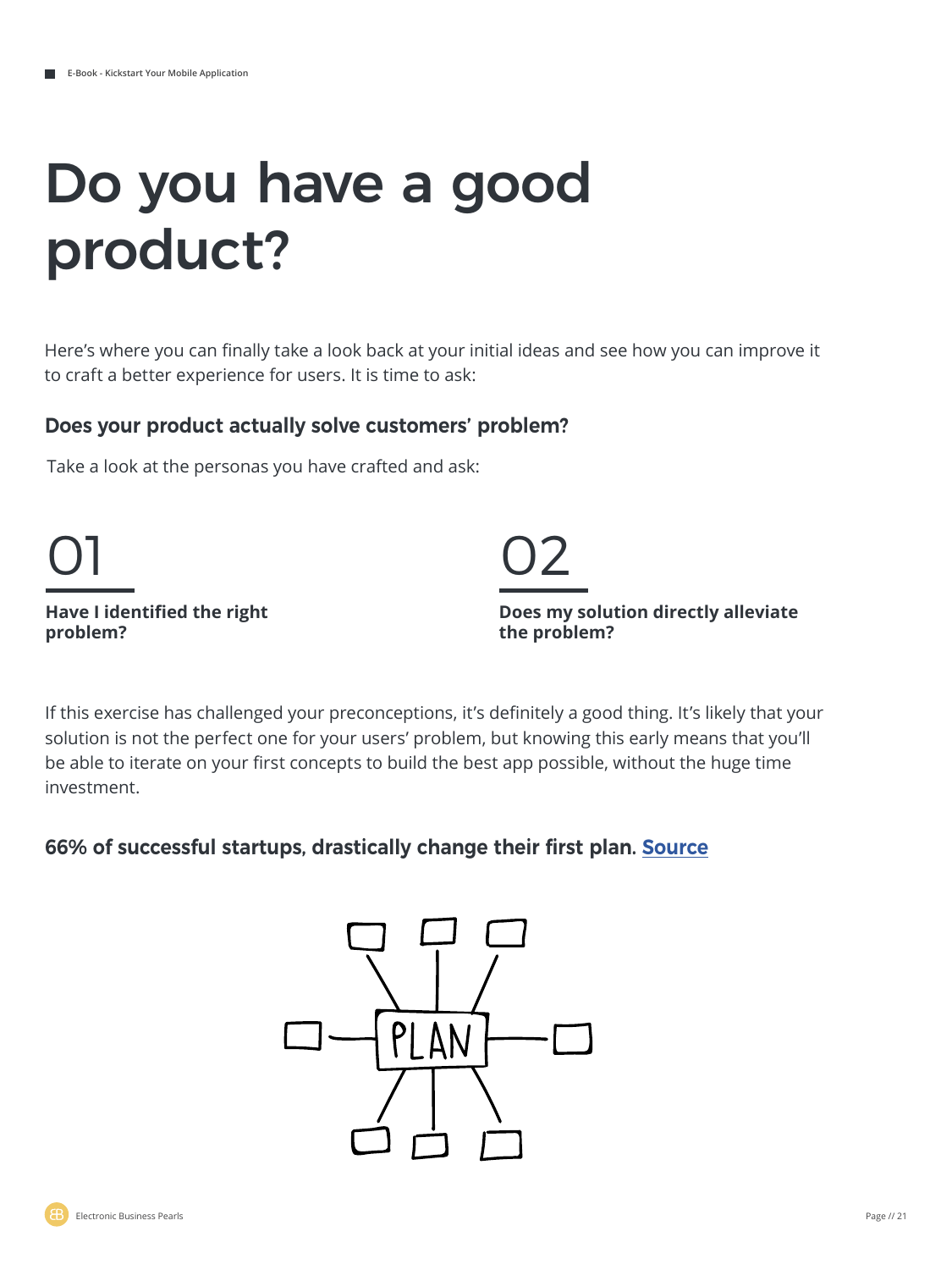**IT'S GOOD TO LEARN FROM YOUR MISTAKES. IT'S BETTER TO LEARN FROM OTHER PEOPLE'S MISTAKES.**

**WARREN BUFFETT**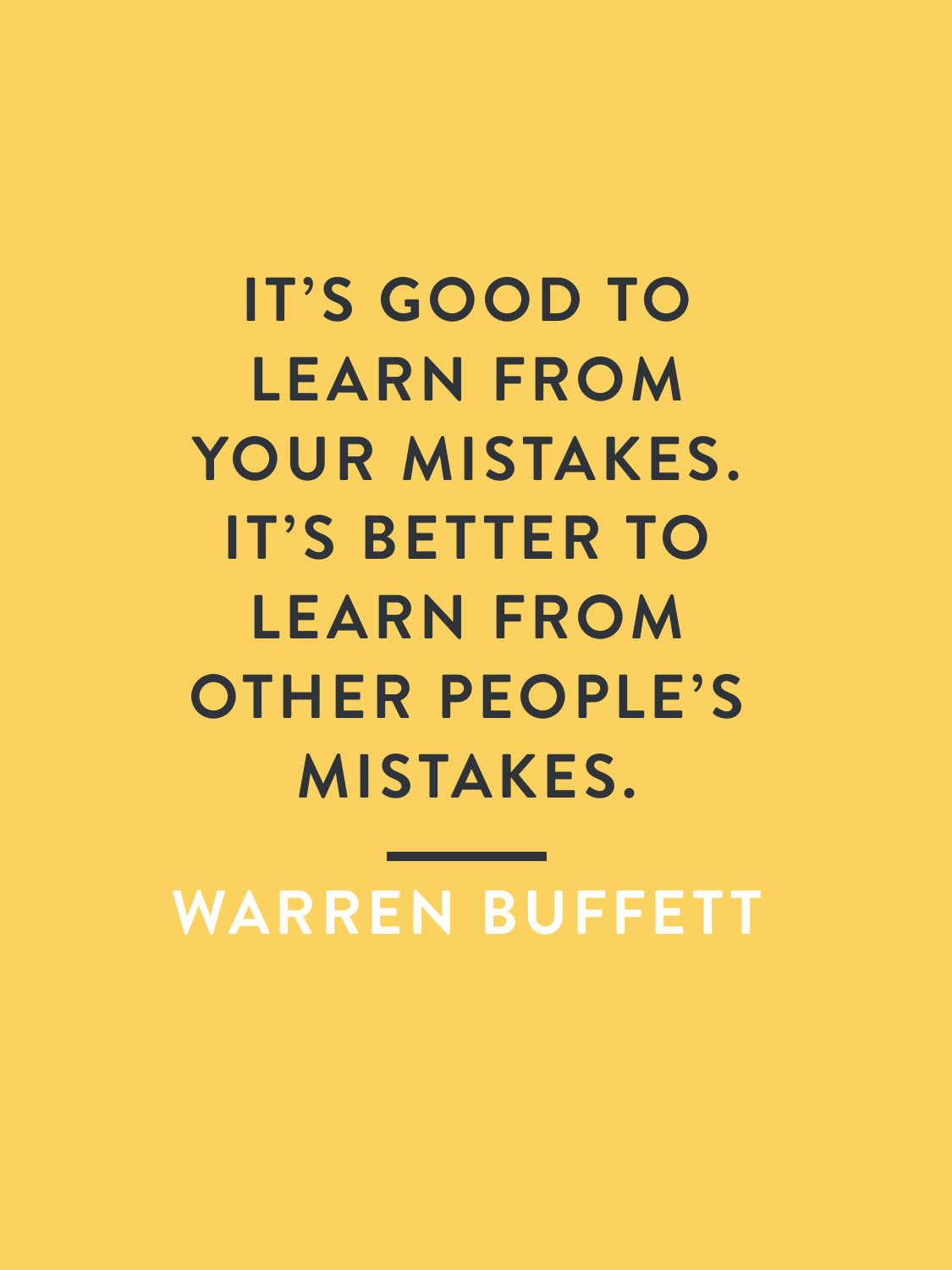## Who am I up against?

In your lean canvas, you would have identified some alternatives that exist for the problem you identified. Now it's time to do a more thorough competitor analysis that will allow you to further improve your product. It will also allow you to identify the weight of risk associated with your venture. Pinpointing these risks from the outset means that you know where to work first.

You may be inclined to believe that having competitors is an obstacle. But there is a lot to be learned from the competition. In fact, having no competitors is undesirable. If you have no competitors, you'll be the lone soldier who has to make the mistakes and navigate the space by yourself. This is a very expensive and draining road. Even if you can't think of any direct competitors, try and find competitors who address a subset of the problem or a similar problem.

#### **Investigate who the competitors are**

To begin, you will need to identify who is actually competing in your space. As recommended, the lean canvas is definitely a sound starting place for competitor analysis.

To broaden your search, you should consider an exercise in writing down a list of search keywords you would use to find your app on a search engine. After compiling this list, put yourself into the shoes of the consumer and note down the search results that emerge from entering those keywords.

As part of your research, you should also take note of community discussion and customer reviews. As always, users' thoughts and opinions should be considered, especially in identifying where you can help disgruntled consumers by making your app better.

#### **Analyse the market**

As you find your competition, you should take note of a few things:

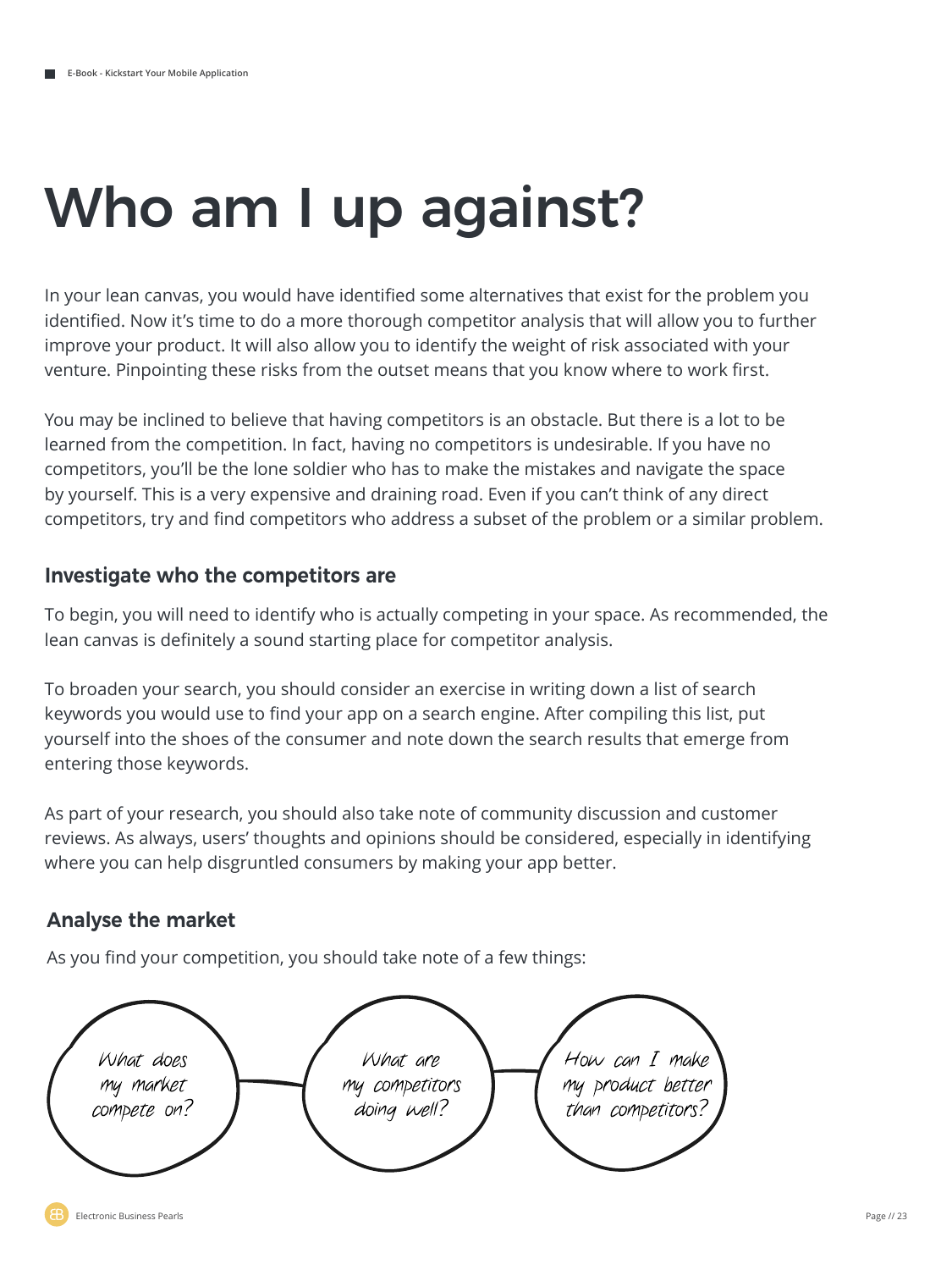The obvious place to start is to ask why they compete with your product. It might be that they solve the exact problem you do. But, if they solve a subset of the problems you have identified in your canvas, note this down. The more focused the reason they compete with you, the better.

It is also important to identify the strengths of your competitors. Try and identify what their unique value proposition is. What would draw you in as a consumer? It is tempting to mould your idea to directly copy something that a competitor is doing, but this is a dangerous trap. Copying eventually leads to a loss of interest. Differentiating your product from the competition as a unique solution is important. Instead of directly copying, emulate. You should ask why the things they do work and take away those lessons.

The next question to ask is where the gaps in their business may be. If you compete in the same space, it's likely you are solving the same or similar problems. Our goal here is to see where you can bring more value to customers. Ask yourself - how can I create a product for these customers that is a better solution?

#### **What do I do with this competitor analysis? Iterate.**

You've reached the end of another stage with lots of information. Hopefully, you have come back to a lot of insight into the market you want to enter. This should allow you to improve your solution to further serve this market.

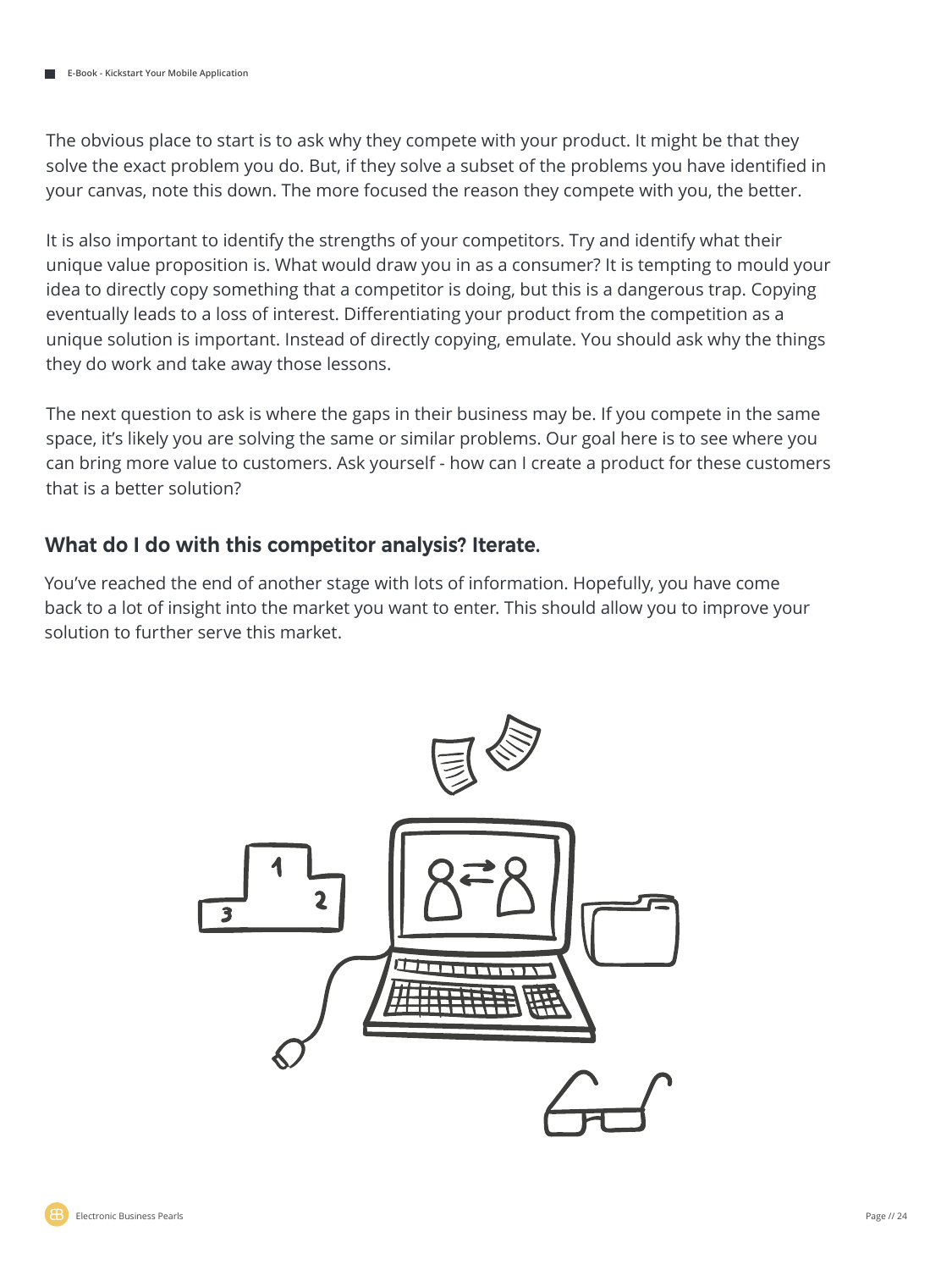

Although it would be nice to think that money is not required in this process, you will need some money to get the ball rolling. It's time to start finding investors and pitching to them. Venture capital firms, angel networks and incubators are some places you may want to look to find investors, but what will make you stand out? Below are a few things investors look for when evaluating your product potential.



#### **Market Engagement**

You will need to prove to investors that there is a market out there who are interested in your app. The interviews you have done will provide a good case for this. It definitely helps that these people are not simply family and friends, but real consumers.

It must be noted that quality, not quantity is valued here. If you have few users, but a higher rate of retention, that is a much better indicator of long-term success. Investors care much more about the engagement user have with your app.



#### **What's Your Unfair Advantage?**

Investors are meeting with a myriad of eager entrepreneurs, so you'll need to prove that you stand out in the crowd. Ask yourself again, "What do I have that is not easily copied or bought?" Make sure you highlight this when you are pitching.



#### **Money Matters**

The primary interest of investors is to receive a sizeable return on investment. You need to know the ins and outs of your business' financial information, down to the cent. Your revenue model and cost structure should be refined and detailed.

This proves that you are thoroughly prepared and have the technical skills to run your business.



#### **Work Ethic and Drive**

You may think you are simply pitching your app to an investor, but you are actually selling yourself as well.

Good investors understand that ideas come and go, but they are really entering a longer-term investment.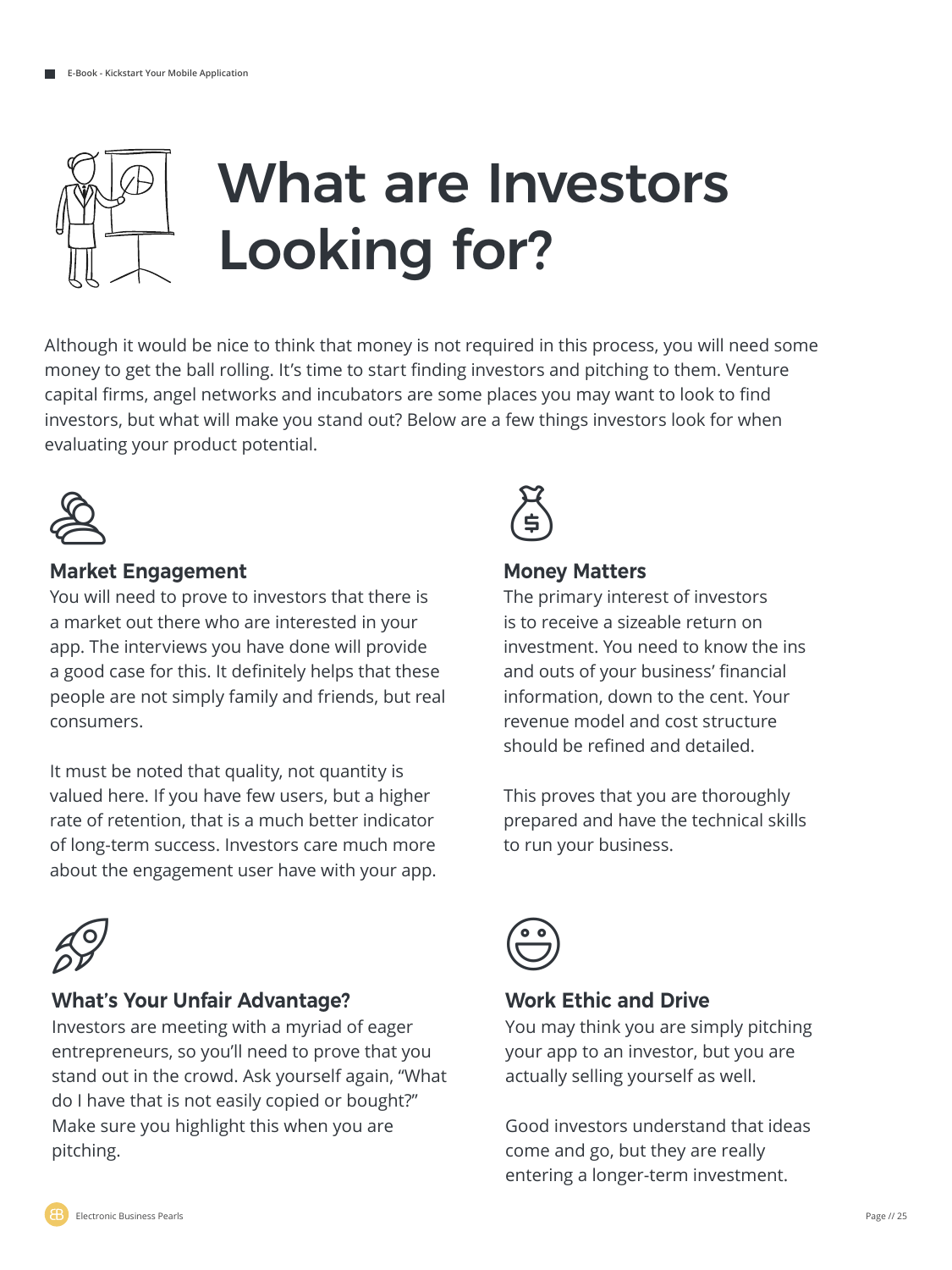WE SHOULD INVEST **IN PEOPLE NOT IDEAS.** 

**A GOOD IDEA IS OFTEN DESTROYED BY BAD PEOPLE AND GOOD PEOPLE CAN ALWAYS MAKE A BAD IDEA BETTER.**

**SIMON SINEK**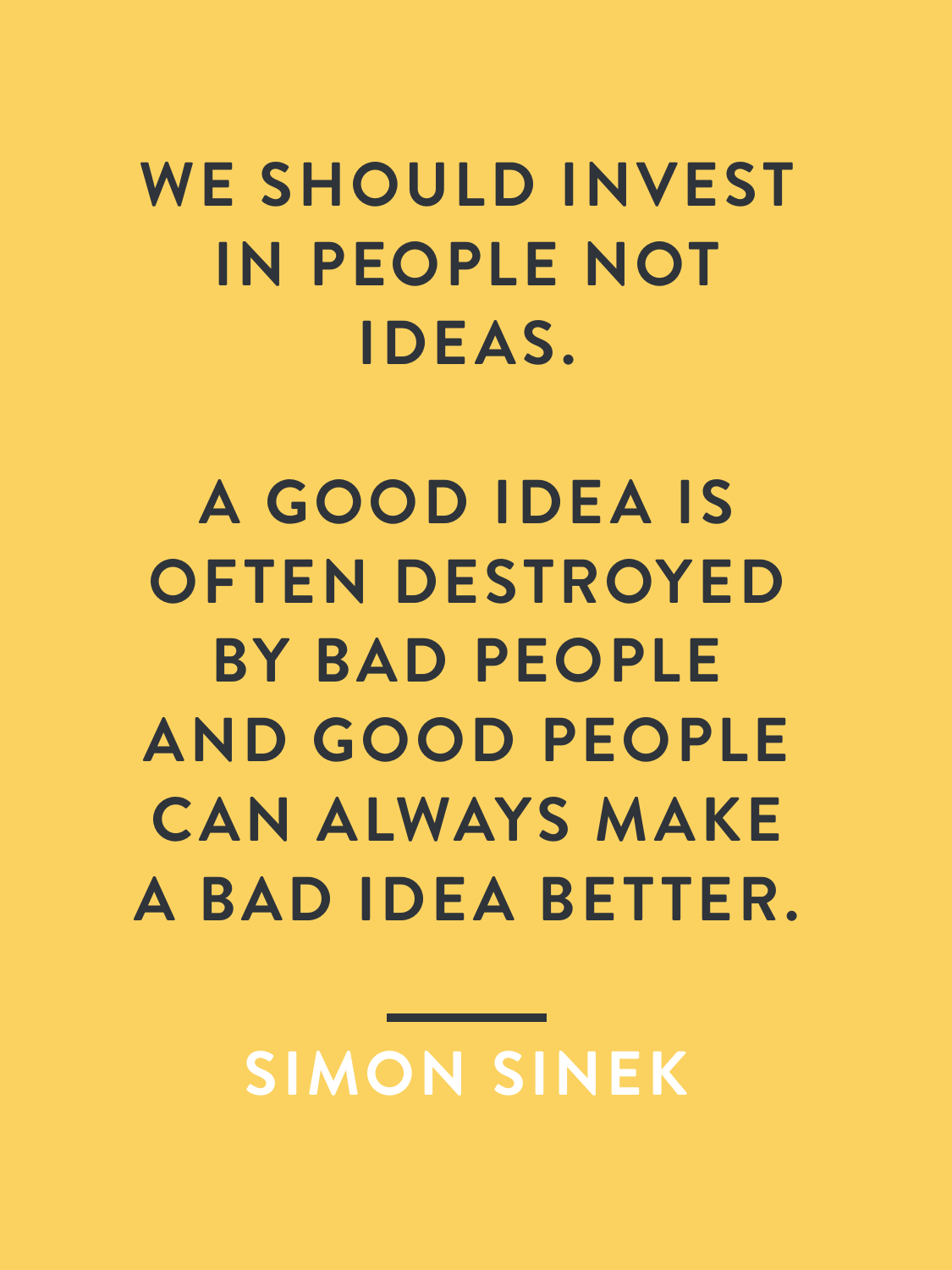# **PROTECTING YOUR IDEAS**

There are legal measures you can take to keep your idea safe. Learn about copyright, trademarking, patenting and non-disclosure agreements.

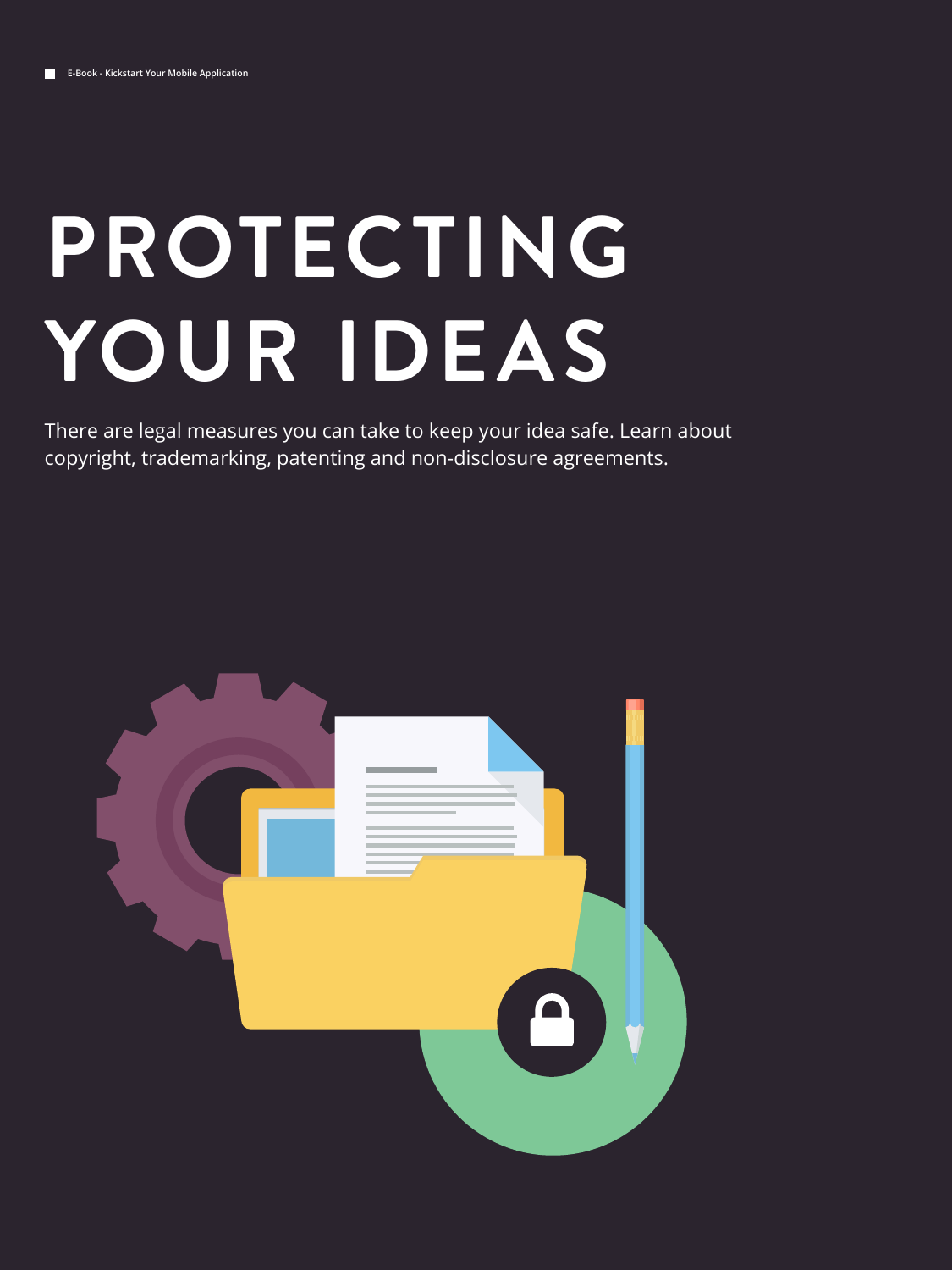# Keeping Your Idea Safe

In the interest of making sure your app idea is safeguarded against theft and duplicates, you will need to consult a solicitor who specialises in intellectual property to organise these affairs appropriately. Below are some things you may want to consider discussing with your solicitor.



#### **Copyright**

This is a relatively inexpensive way to protect your app. Copyrights will only secure you against complete copies of your app. It will not protect against close alternatives.

#### **Trademark**

Trademarks are directly associated with the branding of your app. Again, these are relatively cheap to obtain. Acquiring a trademark means that you are protected if another company uses similar branding (e.g. name, logo style) to yours. Usually offenders will do this with the intention of confusing and tricking consumers into purchasing their alternative.



#### **Patenting**

Patenting your app will protect your app against most intellectual property infringement attempts. However, this process is much more expensive and time-consuming than other intellectual property measures. Depending on how long you want to hold your patent, the process may take from six months to several years.

You may want to consider applying for a provisional patent, in which you have a year to see if your idea is commercially viable and worth the application for a full patent. This is a cheaper process, which is examined faster.

#### **Non-Disclosure Agreements**

When selecting your app developers it is in your best interest to be selective of who you choose to disclose your idea to. You should determine if the developers are trustworthy before you tell them about your idea. After you establish this, a nondisclosure agreement should be signed. If this agreement is breached, you are able to sue them. A reputable app developer will offer to sign a nondisclosure agreement before asking about your idea.

#### **Find out about Intellectual Property in Australia here.**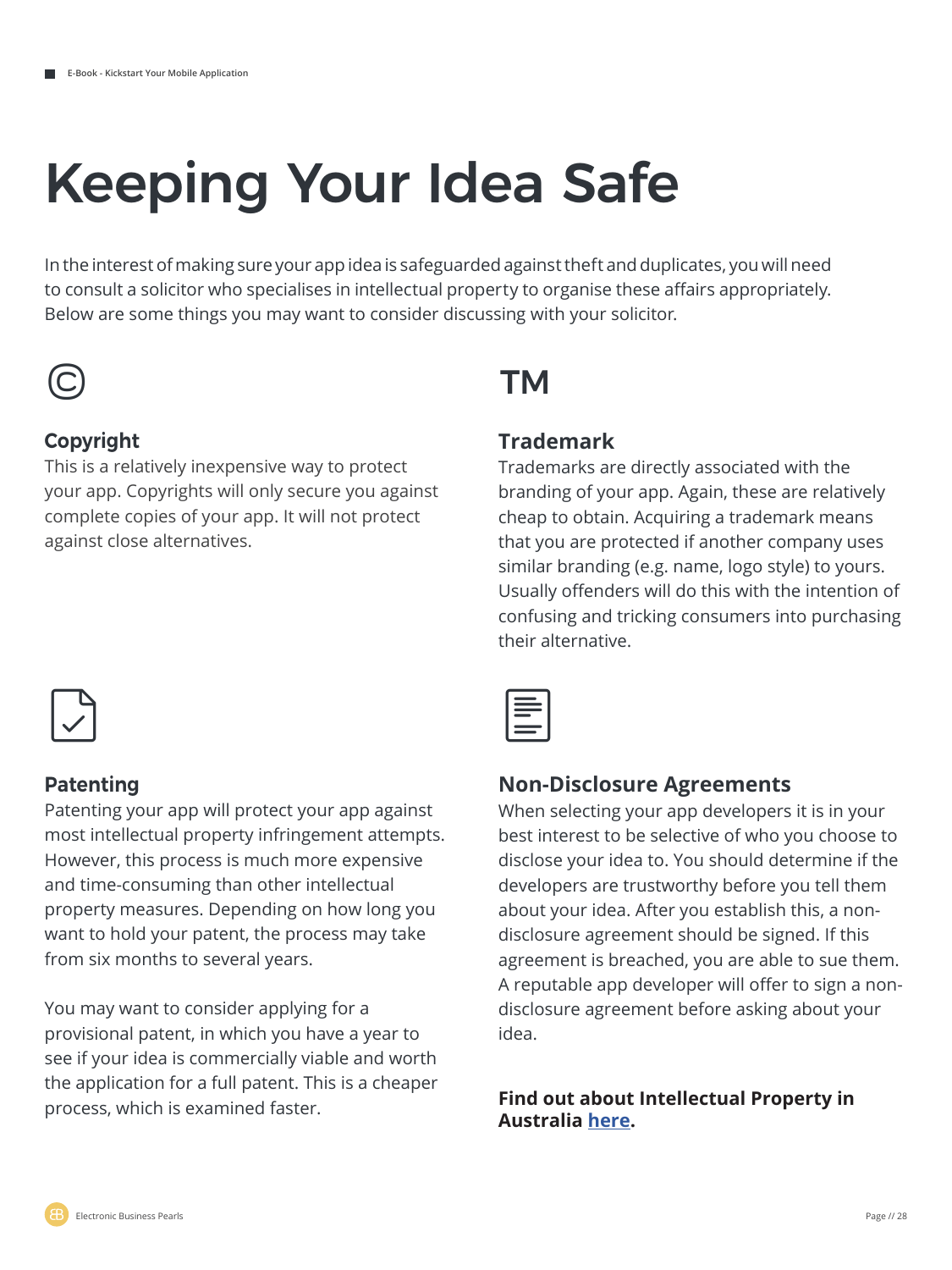# **BUILD YOUR APP**

Start working with a trusted app solutions partner who can start breathing life into your great plan.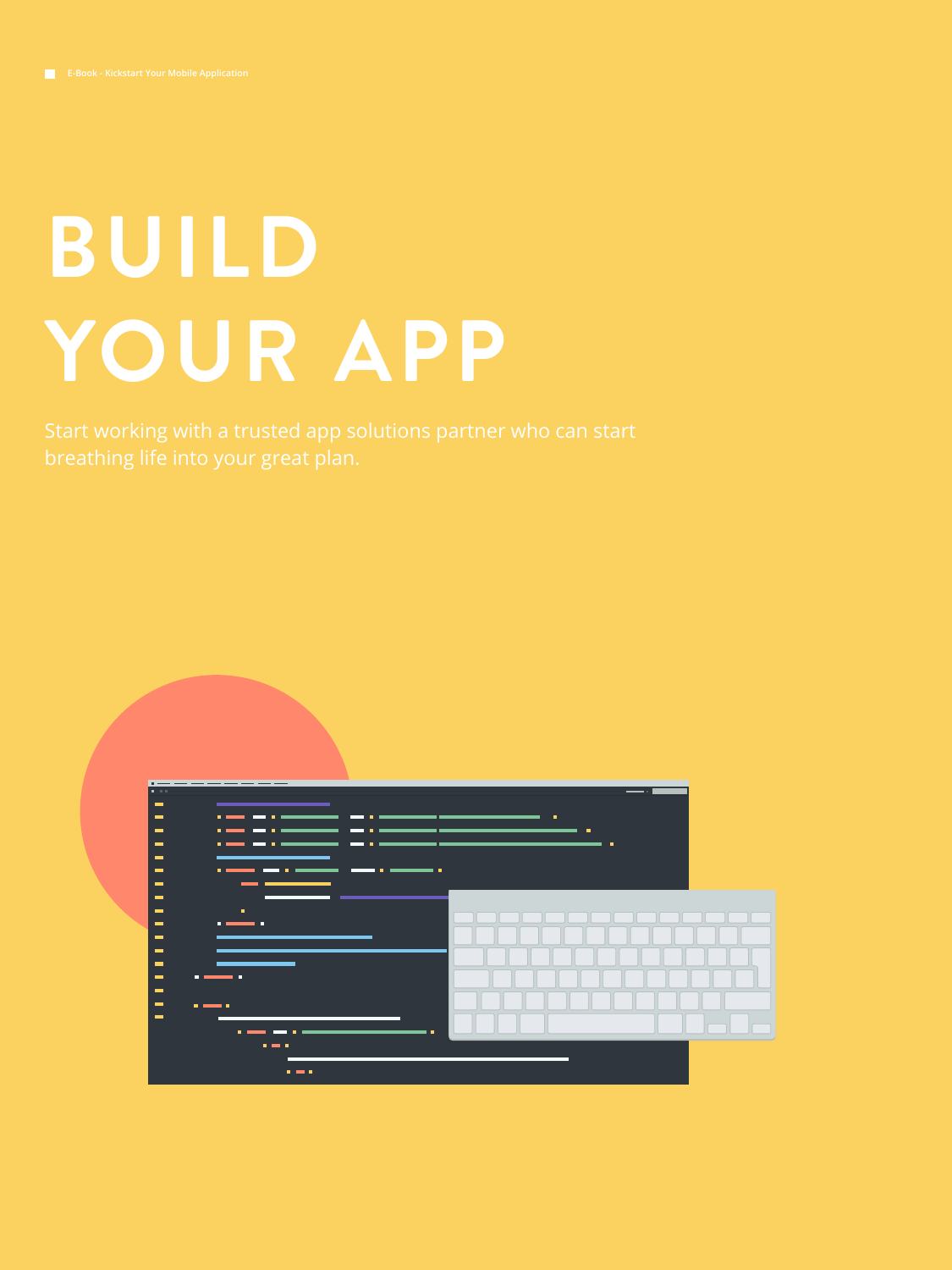Now that you have done all the preparation, it's finally time to get started with an app developer who can turn your idea into an actual product. There are plenty of app development companies out there, but you'll need to consider what's important to you and your business to make the best choice.

## Time, Quality and Cost **Tradeoff**

In product development, there is a trade-off you will have to wrestle with - namely between time, quality and cost.

Essentially, you will inevitably face an ultimatum in dropping one of the three, since it is impossible to achieve all three at once. You will need to decide what you value most in order to make this decision. Keep this at the centre of your mind when you choose your app developers.



# Understanding Your Project

App developers will need to understand your product before they are able to give you a quote for your app, but you should provide a briefing document that outlines the following:

#### **Lean Canvas Business Model**

This will give your app developers a good snapshot of your business.

#### **Marketing Plan**

This includes your persona reports, but should also include a specific strategy surrounding how you will reach your audience.

#### **Specifications**

What features are necessary? What are the user goals and how does the user achieve these goals?

#### **User Experience**

You may want to start with presenting rough hand-drawn sketches of the app's skeleton. What is the the general user journey you envision for the app?

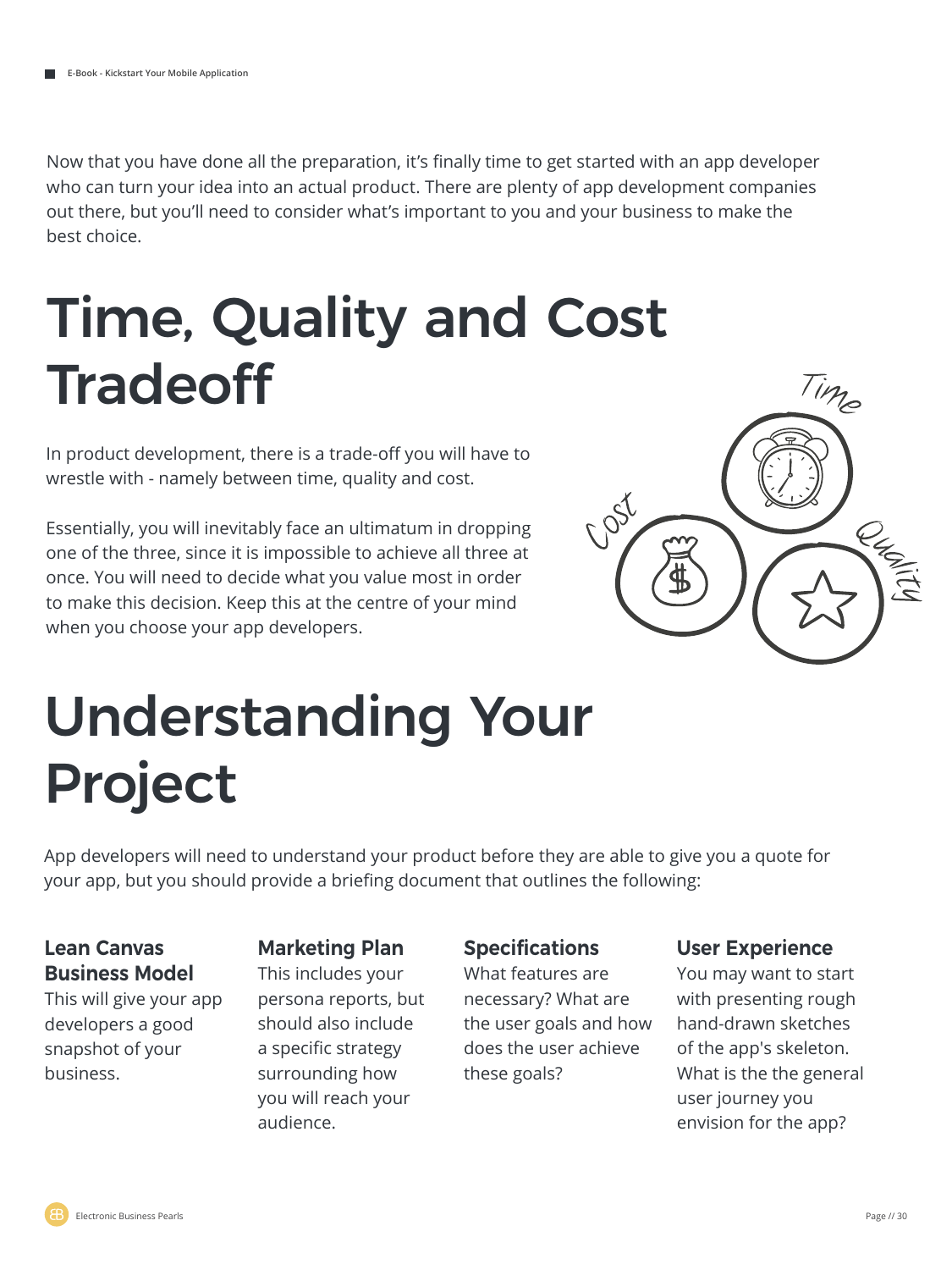## App Development Buzzwords



When you're talking with app developers, here are some definitions you'll find helpful when you're trying to understand their language:

### MVP

Stands for Minimal Viable Product. Eric Ries defines it as a "version of a new product which allows a team to collect the maximum amount of validated learning about customers with the least effort."

### SOLUTION DESIGN

This is the first stage of app design and development. After requirements are gathered and understood, a user experience specialist will work with you to design the bare-bones of app's interface with a wireframe.

### WIREFRAME

This is the app's skeleton. It is usually a black-and-white derivation of the app screens, defining the element interaction and user flow.

### NATIVE APP

This is a mobile application that you download from the Apple App Store or Google Play Store, that **uses iOS and Android proprietary development tools.**

### HYBRID APP

This is a mobile application that you download from the Apple App Store or Google Play Store, that **uses web development tools.** 

### OFFLINE/ONLINE DATABASE

This will determine if your app's data is available offline or requires a data connection in order to access. As the names suggest, an offline database will not require a connection, whereas an online one will.

### LIVE SERVER

You will need a live server if you require the response time on the app to be in real-time (e.g. live chat). Without a live server, there is a wait time or manual action required for a refresh.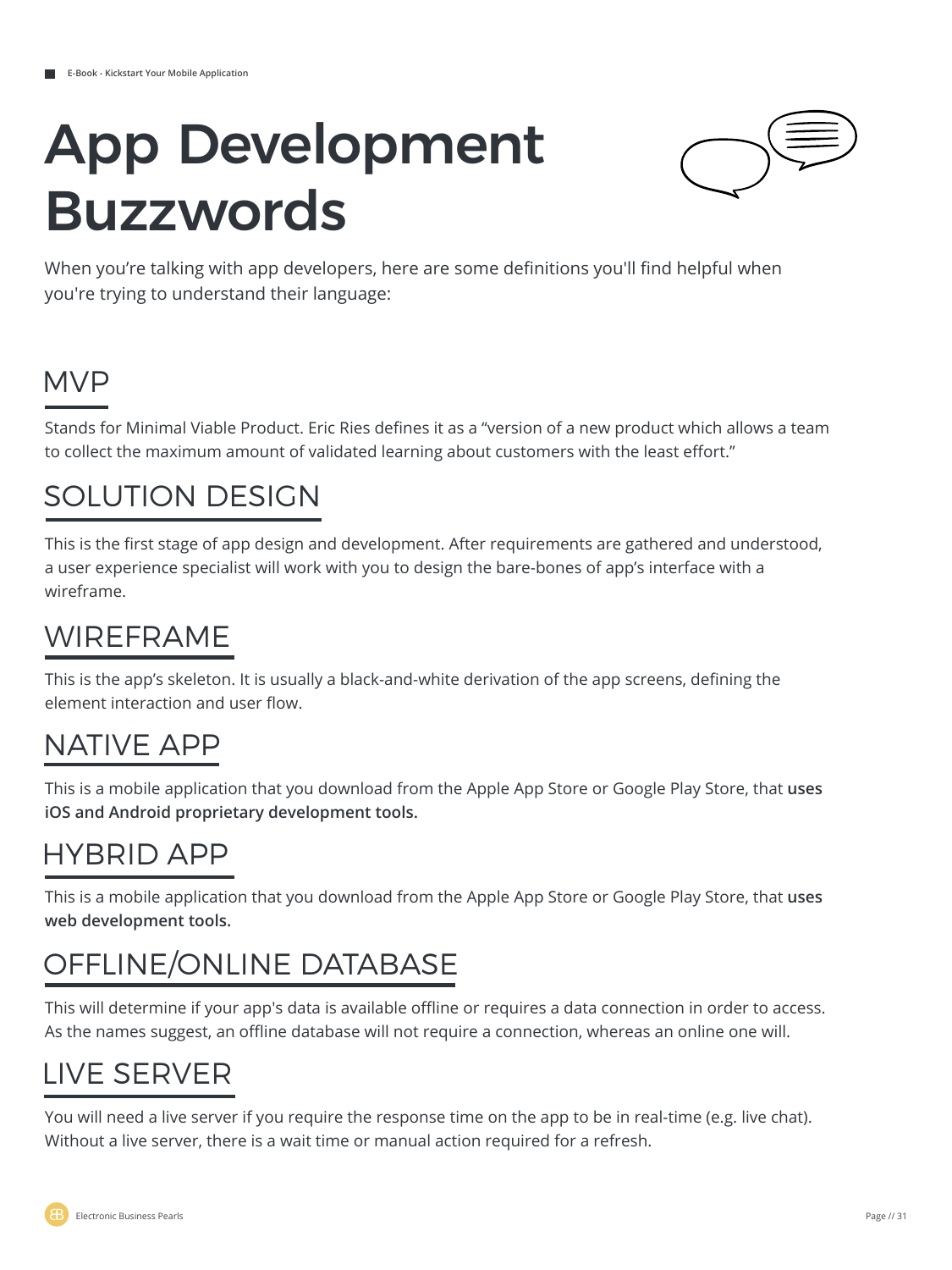### Working with your new partners

When you have chosen who you would like to work with to build your app, it's time to make sure the knowledge transfer process is as seamless as possible. Along with the original brief that you provided you will need to ensure a few other aspects are covered in the handover process.

#### **Do your app developers understand your purpose?**

Share with your app developers the vision for your app. What do you want to achieve creating the app? It's important to have everyone on the same page here so that there is a palpable goal to work towards.

Your app developers should also have a copy of your persona reports you developed detailing the characteristics of who your app should be targeting. This will be a paramount reference during the solution design phase and visual design phase of the process. Considerations around user experience, app flow and app aesthetics will be heavily influenced by who the app is targeted to.



#### **What features are on your wishlist?**

Share with your app developers the vision for your app. What do you want to achieve creating the app? It's important to have everyone on the same page here so that there is a palpable goal to work towards.

Your app developers should also have a copy of your persona reports you developed detailing the characteristics of who your app should be targeting. This will be a paramount reference during the solution design phase and visual design phase of the process. Considerations around user experience, app flow and app aesthetics will be heavily influenced by who the app is targeted to.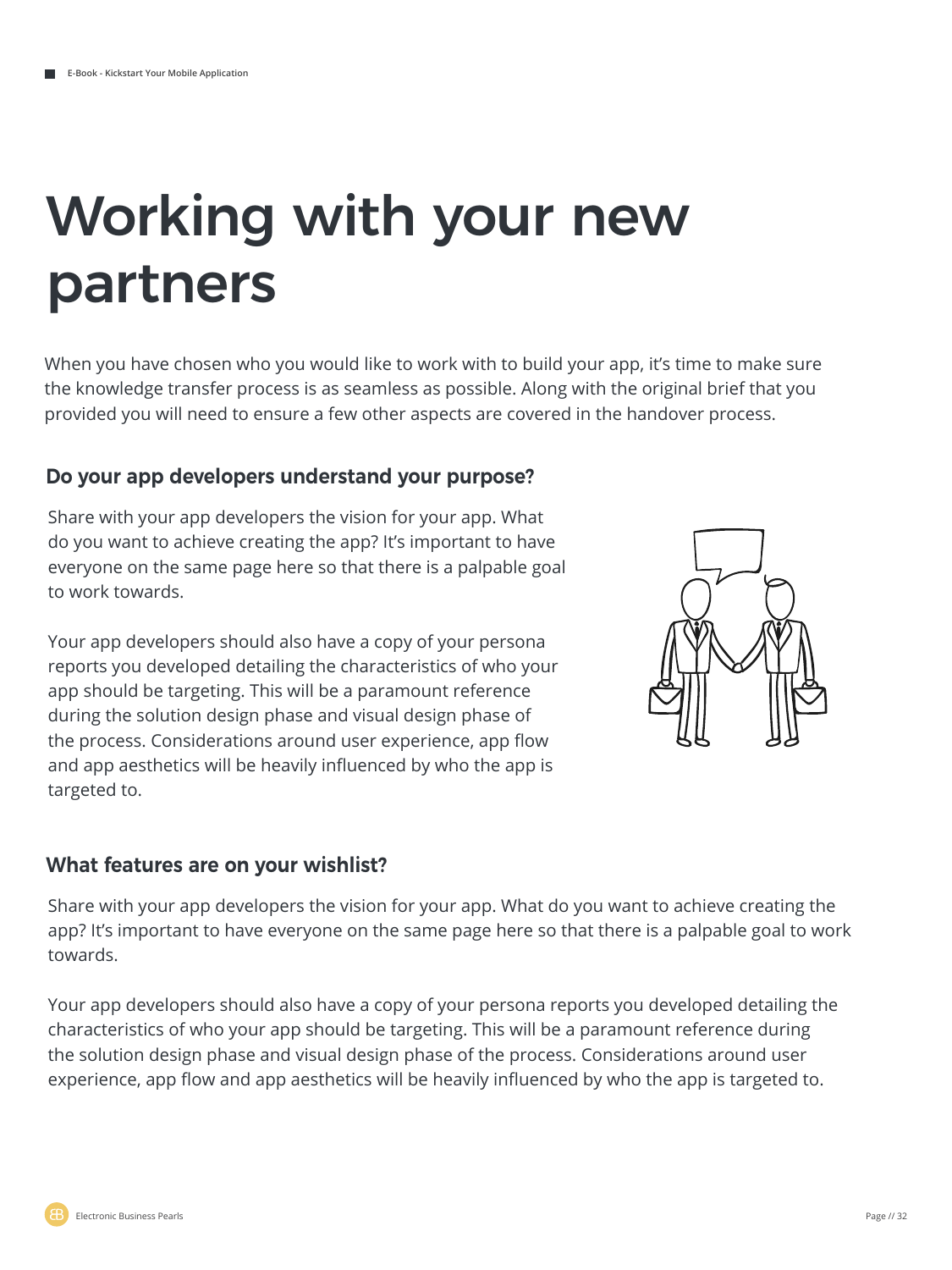#### **Functional Features**

Functional features are those that outline specific behaviours your app should be able to perform. Examples include login, booking, search, and displaying profile information.

You can further split functional features into the core and noncore features. This is especially important if you are developing an MVP.

Your core features are your 'must-haves'. You will want to put some semblance of an app in front of some potential users as soon as possible. As a result, it is important to prioritise the features you will need to deliver some value to customers, so that you can gauge its validity as a viable app.

The non-core features will be the ones that you would like to have but are non-essential, so can be held off until after initial user testing. It is good to raise these at the beginning, so you can find out the technical feasibility of such features, and your specialists can keep these features in mind when designing the user flow. However, for the first stage of your product, you do need to be careful about not bloating your app with too many features. You'll increase the cost and energy if you try to copy the features other apps have and let grandeur visions get in the way.

#### **Non-Functional Features**

Non-functional features determine how the behaviours should be facilitated by the app, defining the overall qualities your app will have. Here, you will have to consider issues in usability and accessibility. Examples include text-size, use of colour and type of navigation.

It may be the case that you are unsure about these features at this point, and you will usually be establishing these with your solution design specialist, but if you have general ideas surrounding this, it will aid this conversation.

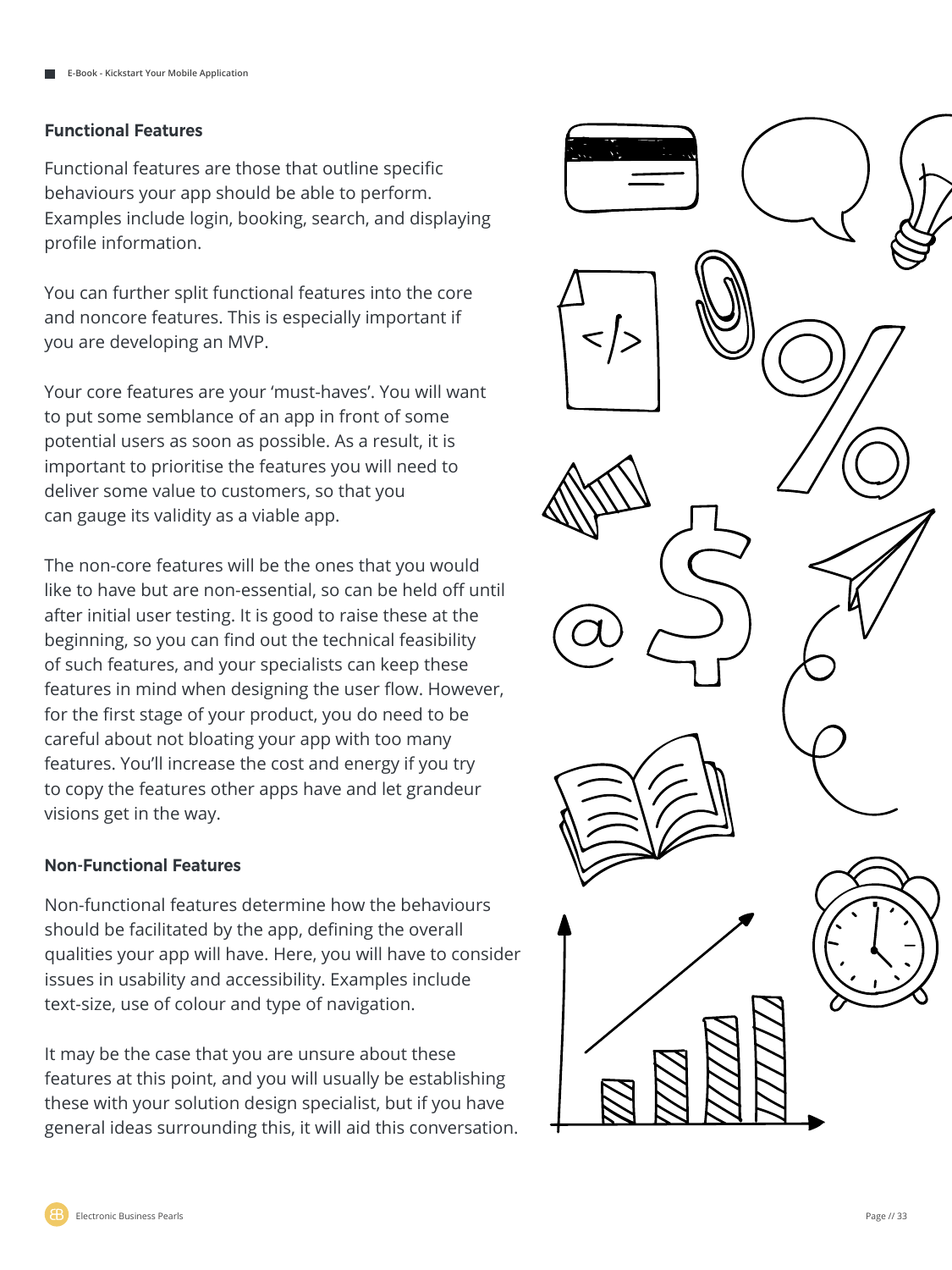

#### **How do you plan to measure success?**

In order to properly design an interface that optimises your app's potential, it is important the user experience specialist understands the project success metrics and priorities. Would you like to offer in-app purchases? Would you like to maximise sign ups? These priorities determine how your app is structured and how the user flow is designed.

Your app developers can also help you identify some useful analytics tools for your app's success tracking. However, to choose the best tool for the job, they will need to know what you want to get out of your app.

#### **Have you sorted out your branding?**

You will need to provide your app designer the logo and brand palette. This will define the overall look and feel of the app, which is integral to the overall quality of your app. If you don't have your branding ready prior to starting with your app developer, you can work out it out simultaneously with solution design.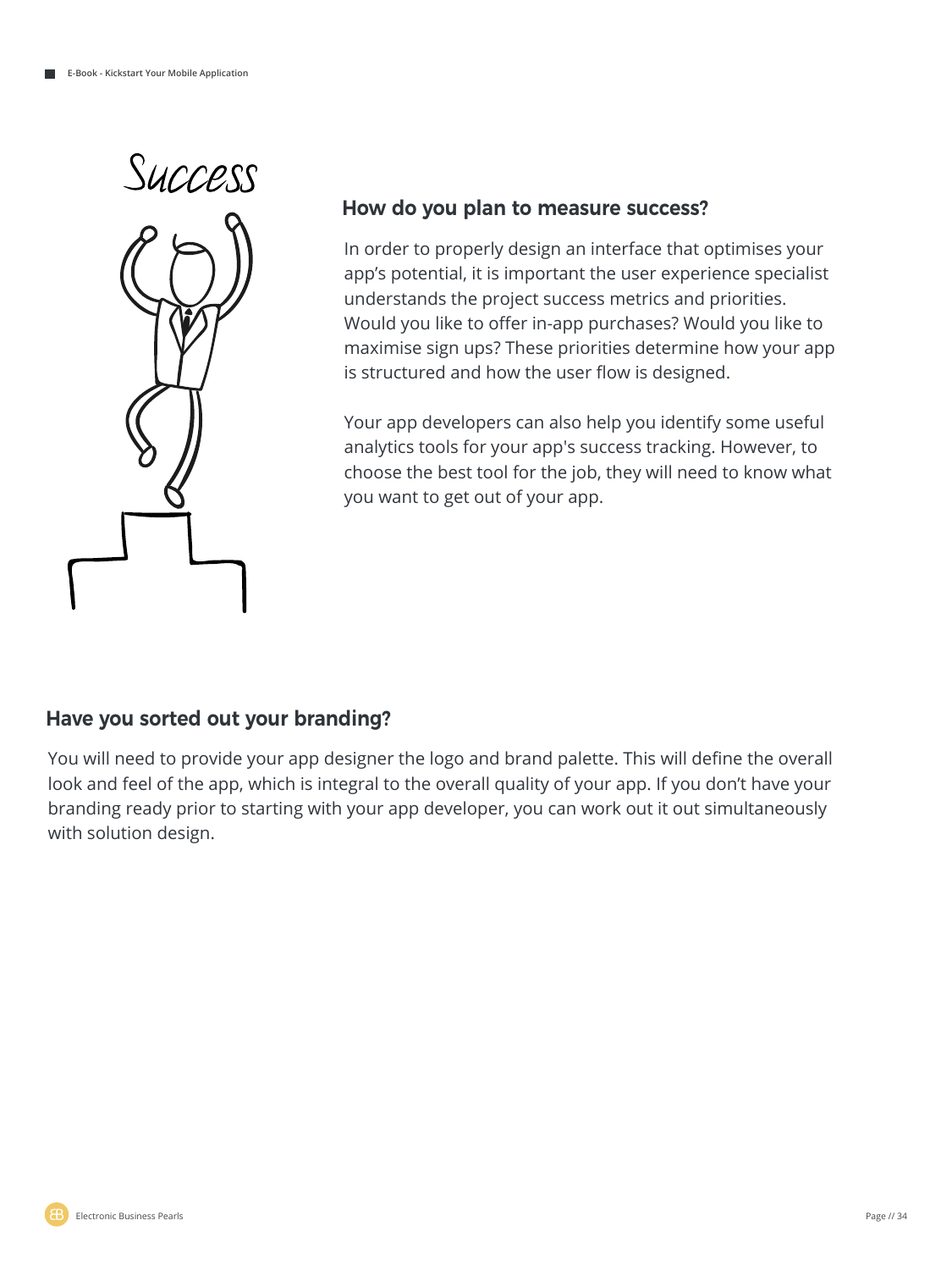# **IN SUMMARY**

It's the start of a great journey! Once you have a concrete plan laid out, you've got the foundations for a great mobile app.

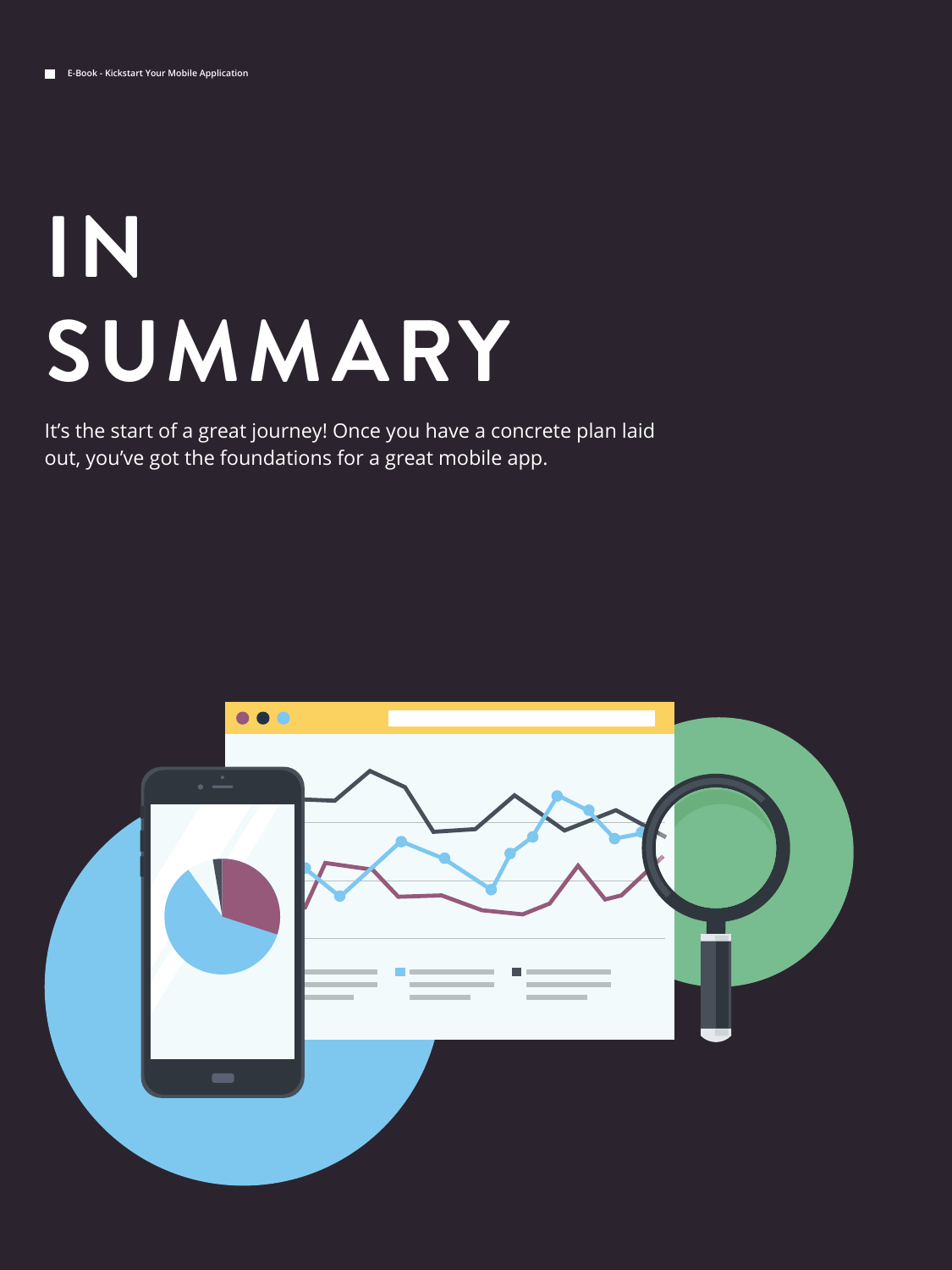Having prepared and planned thoroughly, you now have the foundations to building a sustainable business, nurturing your humble ideas. With your tenacity and hard work, you are now definitely well on your way to bringing your app idea to life.

Most importantly, at every stage of your growth, ask where can we improve this? Set up robust feedback loops which you can constantly learn from so that you continue to serve your users with your product. There will be concepts that work and ideas that falter but you must always keep moving forward through iteration.

*Good Luck!*